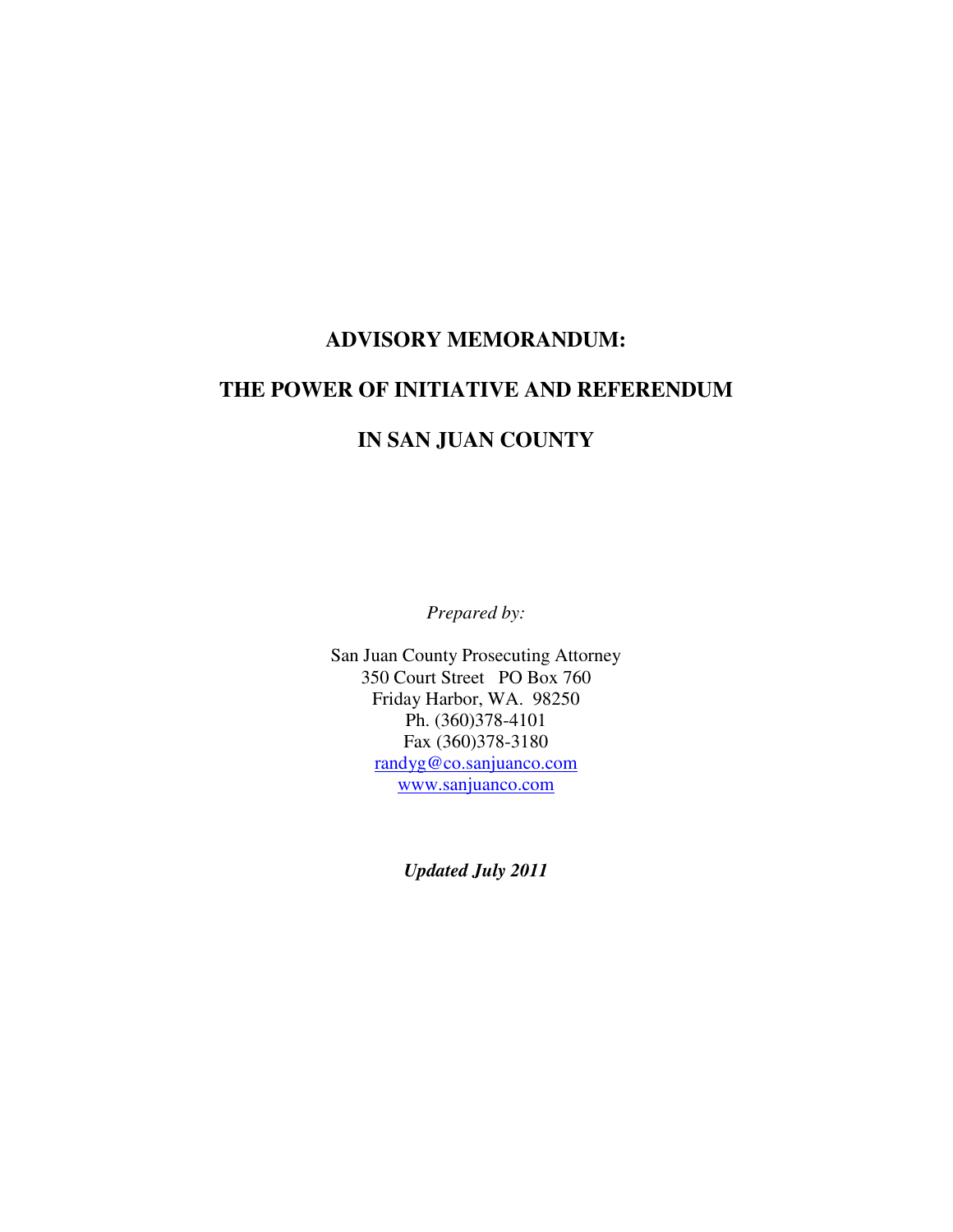# TABLE OF CONTENTS

| I.   |                                                                                                                          |
|------|--------------------------------------------------------------------------------------------------------------------------|
| II.  |                                                                                                                          |
| III. |                                                                                                                          |
|      | A. Source of Power for Initiatives and Referenda                                                                         |
|      | B. Criteria for Assessing the Subject Matter of<br>C. The Legal Process for Challenging the Subject Matter of            |
|      | 2. Pre-Election or Post-Election Challenge 17<br>3.                                                                      |
| IV.  |                                                                                                                          |
| V.   | <b>APPENDICES</b><br>APPENDIX B: SPECIFIC GRANT OF POWER TO THE LOCAL<br>APPENDIX C: CHECKLIST FOR LEGAL CONSIDERATION25 |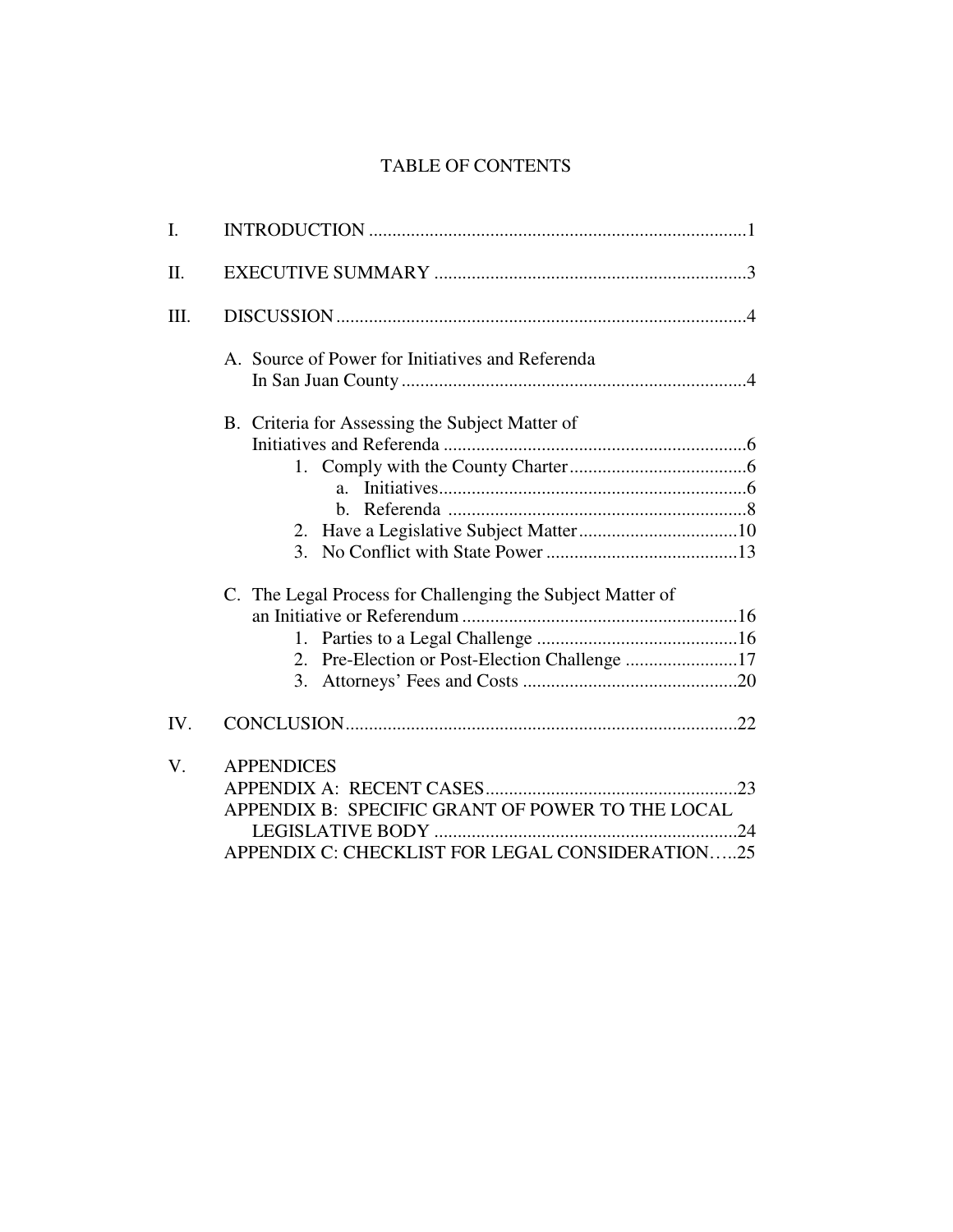# **I. INTRODUCTION**

The people's power of initiative and referendum plays an important role in local government. To facilitate local government officials' and the public's understanding of this right, the County Council for the County of San Juan, Washington State, has directed the Prosecuting Attorney for San Juan County to prepare an Advisory Memorandum.<sup>1</sup> The purpose of the Advisory Memorandum is to assist county officials and others with evaluating whether, under the constitution, statutes and case law of the state of Washington, a proposed initiative or referendum is the proper subject of an initiative or referendum in San Juan County.<sup>2</sup>

The Advisory Memorandum outlines the legal tests and general procedures that courts have used to determine whether a local measure is a proper subject for initiative or referendum. This Memorandum also outlines the legal process that government officials and county residents may anticipate if a proposed initiative or referendum is challenged.

In sum, the Advisory Memorandum explains:

- The powers granted to the people of San Juan County for initiative and referendum under the San Juan County Charter ("County Charter");
- The criteria courts use to determine whether the subject matter of an initiative or referendum is within the scope of the County Charter and properly the subject of an initiative or referendum; and
- The legal process that may be used to challenge a proposed initiative or referendum, including the proper parties to a legal challenge, whether a lawsuit may be brought pre-election or postelection, and who may bear the cost of litigation.

 $\overline{a}$ 1 See Ordinance No. 25-2008, § 14 (adopted May 13, 2008).

This advisory memorandum will be referred to as "Advisory Memorandum" or "Memorandum."

<sup>2</sup> The Prosecuting Attorney for San Juan County is San Juan County's legal adviser for civil and criminal matters. The Prosecuting Attorney is required by state statute to defend the County, represent the County in courts of law, and provide it with legal advice. See RCW § 36.27.020 (setting forth the duties of the Prosecuting Attorney and providing, in part, that the Prosecuting Attorney shall be the legal adviser to the county "legislative authority" and shall give the legislative authority written opinions when requested to do so).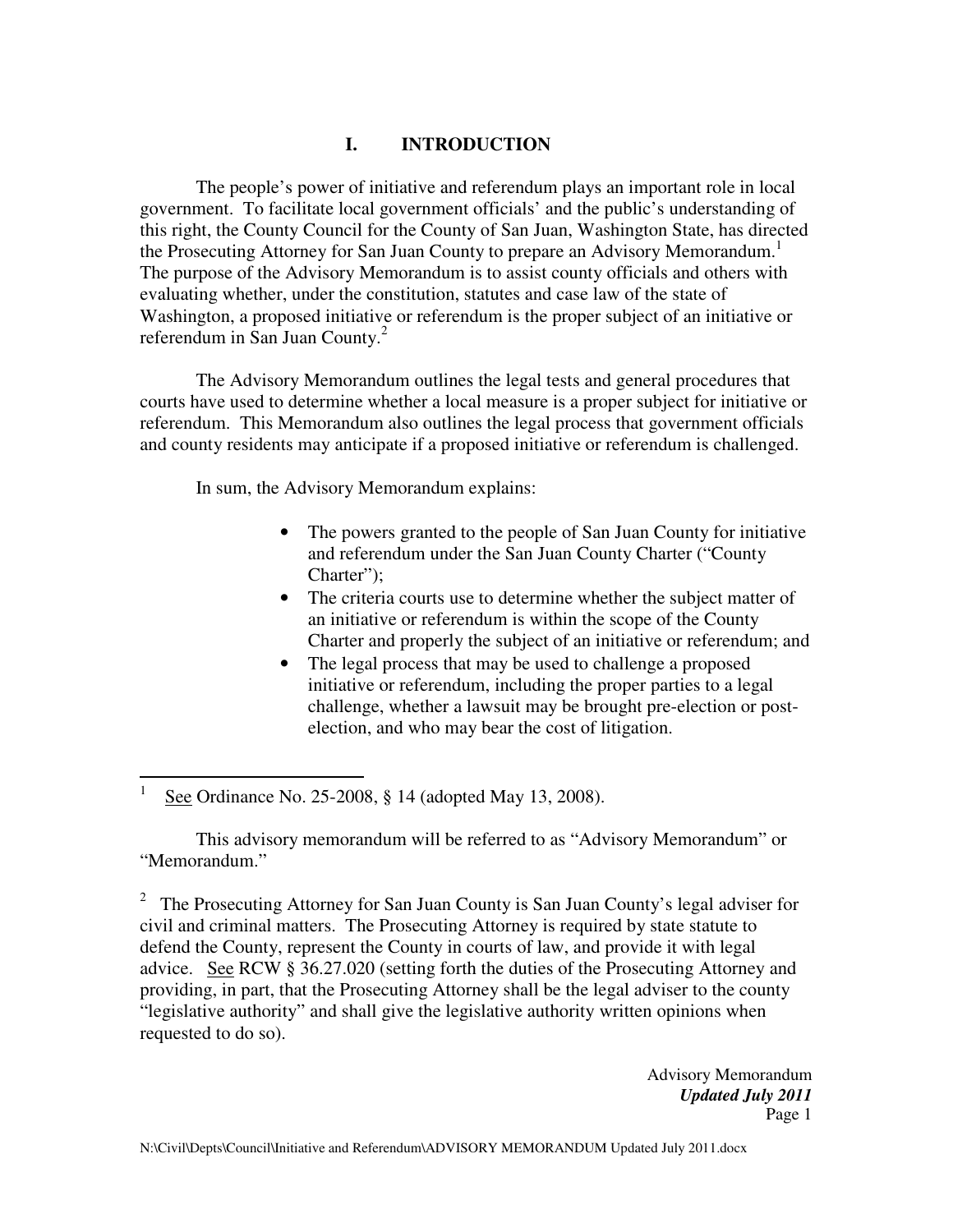This Advisory Memorandum does not address other aspects of determining whether an initiative or referendum is valid, like the procedures for certifying a petition for the ballot or the constitutionality of a proposed initiative or referendum. It is also not intended to, and does not substitute for, legal advice for any given initiative or referendum.

In submitting this Advisory Memorandum, the Prosecuting Attorney takes no position on a specific initiative or referendum. The Prosecuting Attorney will reserve taking a position or expressing a public opinion about a specific measure until after consulting with the county legislative body, and in most cases, at a time after the initiative or referendum has obtained the required signatures and been validated. The purpose of the Memorandum is to comply with county law and provide a resource to government officials and others regarding this important and complex subject matter. Any questions regarding a specific initiative or referendum should be referred, in the case of a private citizen, to a private attorney. County officials should direct questions to the Prosecuting Attorney's Office.<sup>3</sup>

This Memorandum will be updated periodically with recent case law.

 Caution is advised using general resources. Other cities, counties, or the State of Washington may have different constitutional or charter provisions, statutes and case law regarding initiatives and referendum, which would make references from those jurisdictions inapplicable in San Juan County. As explained below, in some instances other jurisdictions are helpful, but in others, they may not be helpful or may be misleading.

 3 For more general information regarding city and county initiatives and referenda, please reference the Municipal Research and Services Center's (MRSC) *Initiative and Referendum Guide for Washington City and Charter Counties,* Report No. 28 (Jan. 2006). This Guide can be found at www.mrsc.org/Publications/irg06.pdf. The Guide provides a general overview of the powers of initiative and referendum for Washington's cities and counties. Although San Juan County adopted a home-rule charter in 2005, the Guide does not list San Juan County as one of the six charter counties in the State of Washington. Consequently, an overview of the powers of initiative and referendum in San Juan County is not included in Appendix N "Brief Review of Initiative and Referendum Powers of Charter Counties as Established in Their Charter."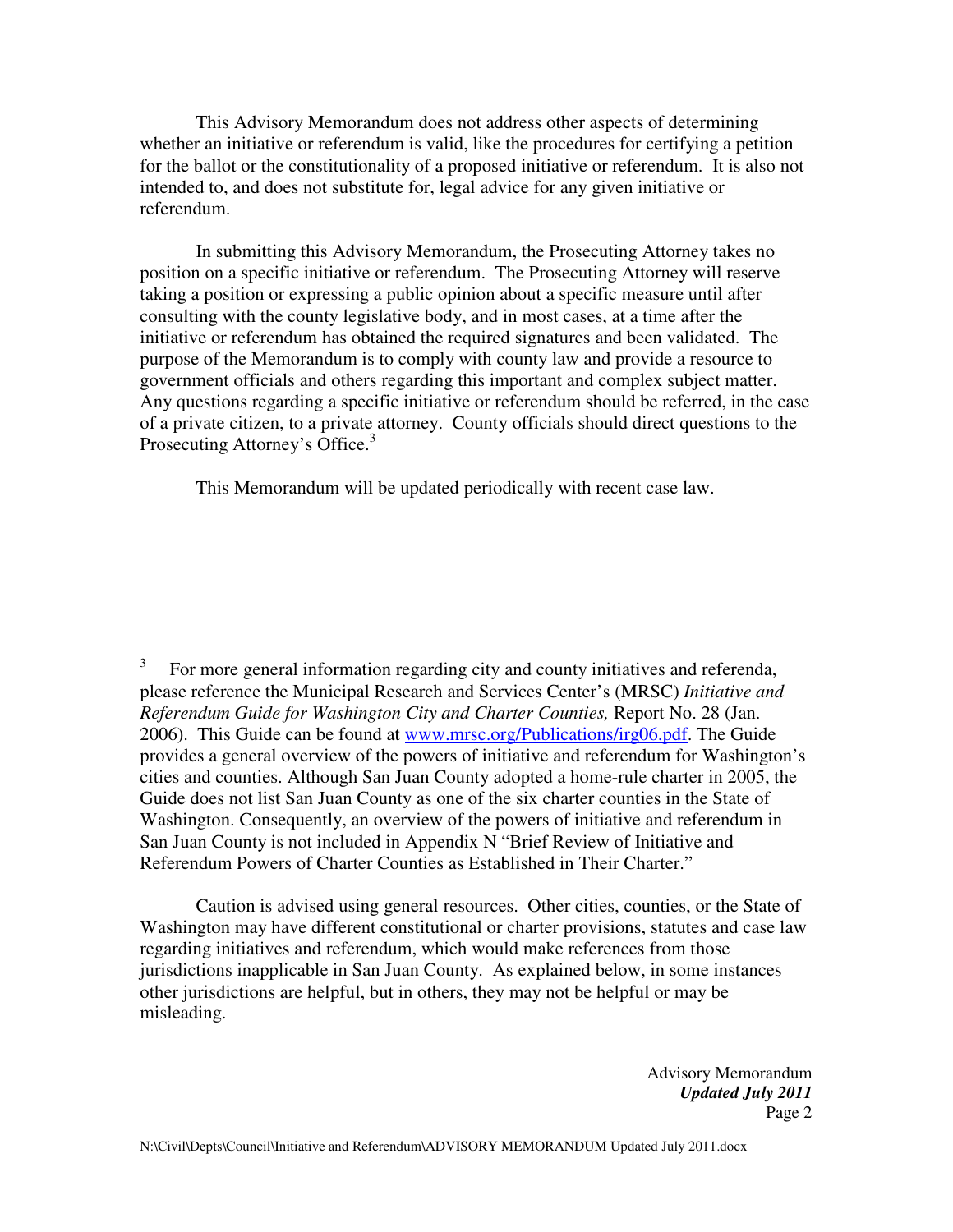#### **II. EXECUTIVE SUMMARY**

The powers of initiative and referendum are fundamental rights granted to the people through the state Constitution and the County Charter. These powers are two of the most important powers of our state and county democracy.

A county initiative allows county residents to propose an ordinance by signing a petition and following other procedures set forth in Article 5 of the County Charter and its implementing ordinance, No. 25-2008. A county referendum allows voters to suspend the effectiveness of all or part of an adopted ordinance until after the matter has been referred to the voters for approval. The affirmative act of initiative, and the negative act of referendum, constitute direct legislation by the people.

As a legislative act, the filing of a petition for initiative or referendum sets in motion an elections and law-making process of which government officials and others should be aware, summarized as follows:

**Valid Procedures.** The procedures for filing a petition should be closely followed. This Memorandum does not address those procedures in detail, but notes that Article 5 of the County Charter and Ordinance No. 25-2008 provide detailed rules for how to file a petition for initiative or referendum. A petition that does not satisfy these procedures will be ineffective.

**Valid Subject Matter.** A proposed initiative or referendum must have a subject matter that is within the scope of the powers of the County Charter and state law. Like other county laws enacted by the County Council, initiatives and referenda are limited by state and county law. A proposed initiative or referendum without a proper subject matter may be subject to a pre-election or post-election challenge.

**Role of Courts.** The only way for the subject matter of a proposed initiative or referendum to be challenged is through a lawsuit. The superior courts have the inherent authority to decide whether a specific petition is within the scope of the powers of initiative or referendum.

A lawsuit requires persons with opposing interests. The petition's sponsor will most likely be named a defendant in the lawsuit, and may be liable for his or her attorneys' fees. The proper plaintiff to challenge an initiative or referendum is any person with sufficient standing to challenge it, including citizens, corporations, interest groups, government organizations, the County, or the State.

**Pre-Election or Post-Election Challenge.** Finally, if a legal challenge is brought, the challenge may be started after the County Auditor has certified the proposal for the ballot. If the lawsuit challenges only the subject matter of the proposal, the lawsuit may be filed before or after an election on the proposed initiative or referendum. If a challenge is filed before an election, a court will need to schedule hearings and make a decision before ballots are printed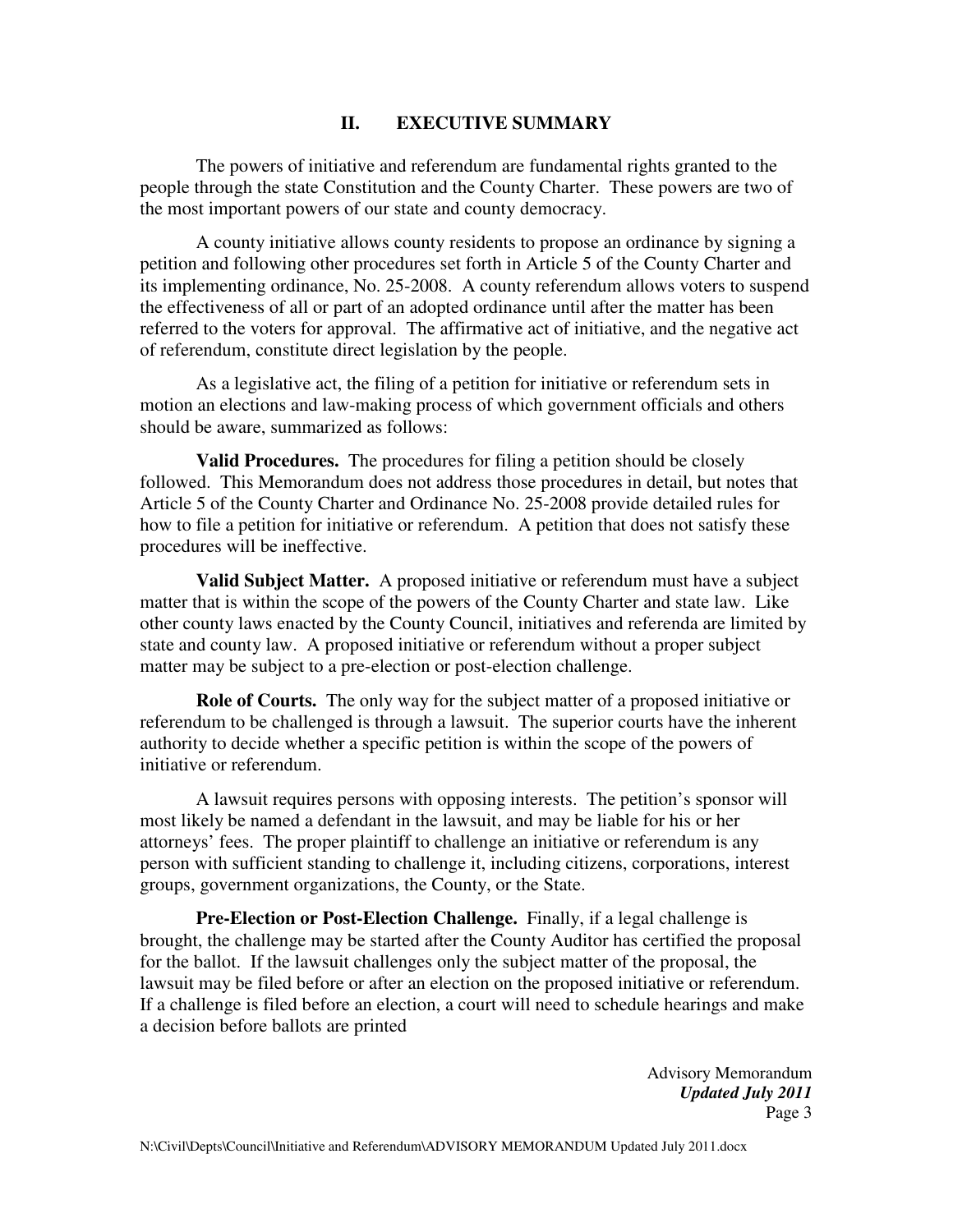#### **III. DISCUSSION**

#### **A. SOURCE OF POWER FOR INITIATIVES AND REFERENDA IN SAN JUAN COUNTY**

The powers of initiative and referendum are "deeply ingrained in our state's history, and widely revered as a powerful check and balance on the other branches of government."<sup>4</sup> Properly presented, initiatives bypass the County's legislative process and introduce legislation directly to the County Council from the people. Referenda amend or "veto" all or part of duly-enacted ordinances, checking and balancing legislative authority.<sup>5</sup> These powers are direct forms of democracy that remind us that "governments derive their just powers from the consent of the governed[.]"<sup>6</sup>

In San Juan County, the people's power of initiative and referendum is provided in Article 5 of the County's Home Rule Charter, adopted in November 2005. The County Charter constitutes the organic law of the County, similar to the State Constitution for the State.<sup>7</sup> In the scheme of state law, the County Charter is authorized by and subordinate to the state Constitution and state legislation. Citizens who use the County's legislative power of initiative and referendum must look to the state Constitution, statutes, and case law for limitations on legislative powers, as would the County Council.<sup>8</sup>

The state Constitution provides that a county may enact a home rule charter "for its own government, subject to the Constitution and laws of this state."<sup>9</sup> As Washington's Supreme Court has recognized, home rule charters further county self-

4 Futurewise v. Reed, 161 Wn.2d 407, 409 (2007).

 $5$  See Even, Jeffrey T., "Direct Democracy in Washington: A Discourse on the People's Powers of Initiative and Referendum," 32 Gonzaga Law Rev. 247, 249-50 (1996/97) (discussing the distinctions between initiatives and referenda).

6 Const. Art. 1 § 1.

 $\overline{a}$ 

<sup>7</sup> See Maleng v. King County Corrections Guild, 150 Wn.2d 325 (2003) (stating that "a home rule charter is the organic law of a county, just as the constitution is for the State.").

<sup>8</sup> See Coppernoll v. Reed, 155 Wn.2d 290, 299 (2005) (stating that "the people's legislative power is coextensive with the legislature's", and analyzing the people's right to legislate as the court would analyze the legislature's).

 $9$  Const. Art. 11  $§$  4 (emphasis added).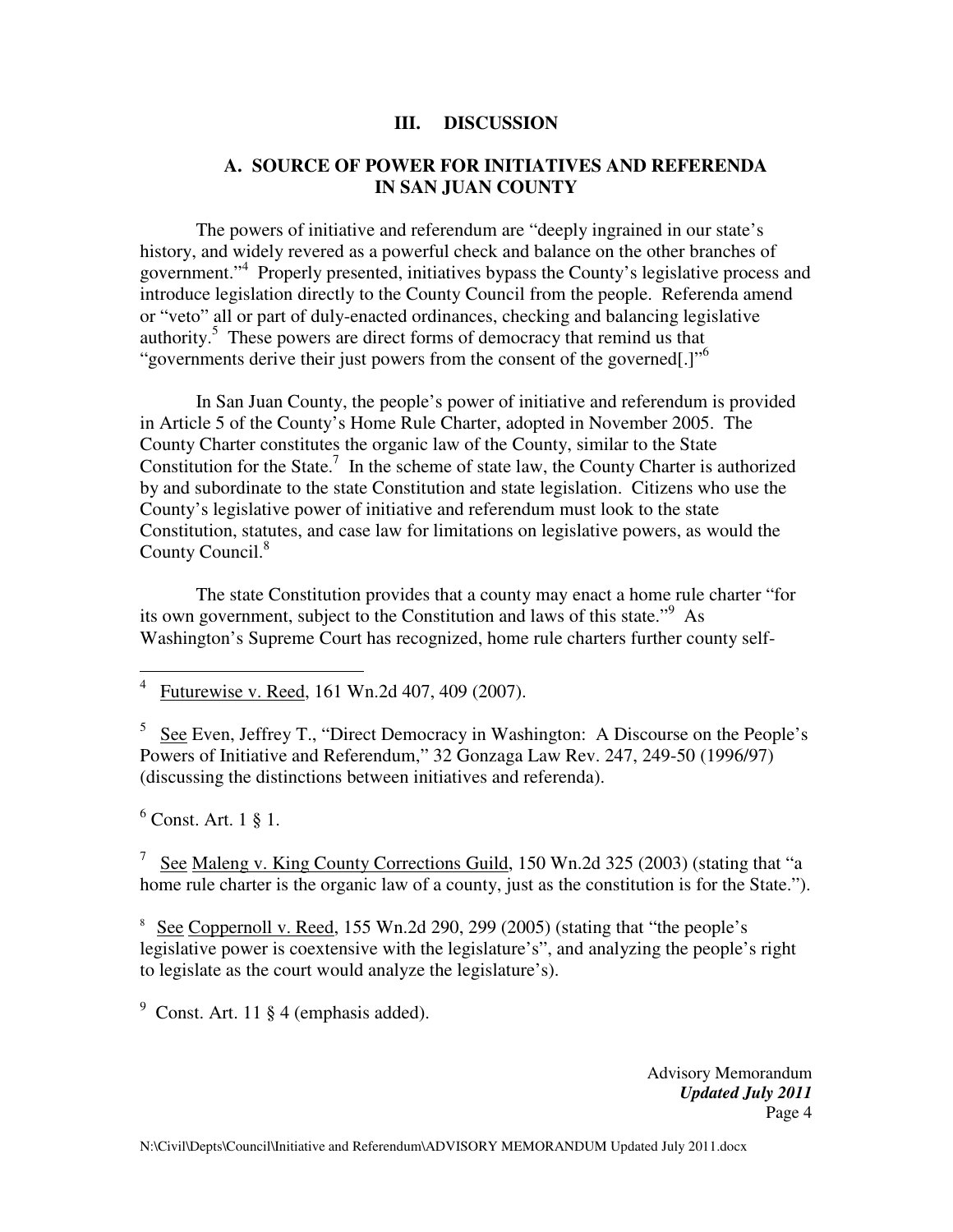governance, but the limit on the County's charter powers "is that their action cannot contravene any constitutional provision or any legislative enactment."<sup>10</sup>

The State Constitution authorizes initiatives and referenda at the state level, as the people's "first" and "second" powers.<sup>11</sup> The County's powers of initiative and referendum are modeled on the State's and derive from Article 5 of the County Charter.

For initiatives, Article 5 provides, in part, that "[a]ny ordinance or amendment to an ordinance may be proposed by filing an initiative petition with the [county] Auditor." Art. 5 § 5.20. For referenda, Article 5 states in part:

The referendum may be ordered on any ordinance, or any part thereof passed by the Legislative Body except such ordinances as may be necessary for the immediate preservation of the public peace, health or safety. $12$ 

 The people of San Juan County are, therefore, authorized to bring proposals for initiatives and referenda so long as the proposals do not conflict with the County Charter

Washington's Constitution provides, "The first power reserved by the people is the initiative." Const. Article  $2 \nless 1$ (a). The Constitution further provides:

The second power reserved by the people is, the referendum, and it may be ordered on any act, bill, law, or any part thereof passed by the legislature, except such laws as may be necessary for the immediate preservation of the public peace, health or safety, support of the state government and its existing public institutions, . . . .

Const. Art. 2 § 1(b). The procedures for filing state initiatives and referenda are provided in RCW chapter 29A.72, which does not apply to county initiatives and referenda. This Memorandum focuses only on the County's powers of initiative and referendum.

<sup>12</sup> County Charter Art. 5  $\S$  5.40(2).

 $10\,$ King County Council v. Public Discl. Comm'n, 93 Wn.2d 559, 562-63 (1980). The supreme court has reiterated that "county home rule was intended to further selfgovernance in purely local affairs so long as those exercising their rights of selfgovernance abided by" the state constitution, state statutes, and "considerations of public policy of broad concern." Whatcom County v. Brisbane, 125 Wn.2d 345, 349 (1994) (quoting in part Snohomish Cty. v. Anderson, 123 Wn.2d 151, 158 (1994) (quotation marks and ellipses omitted). The court also, more succinctly, stated: "The Washington State Constitution expressly relegates home rule charters to an inferior position vis-à-vis the Constitution and laws of this state." Id. (quotation marks and ellipses omitted).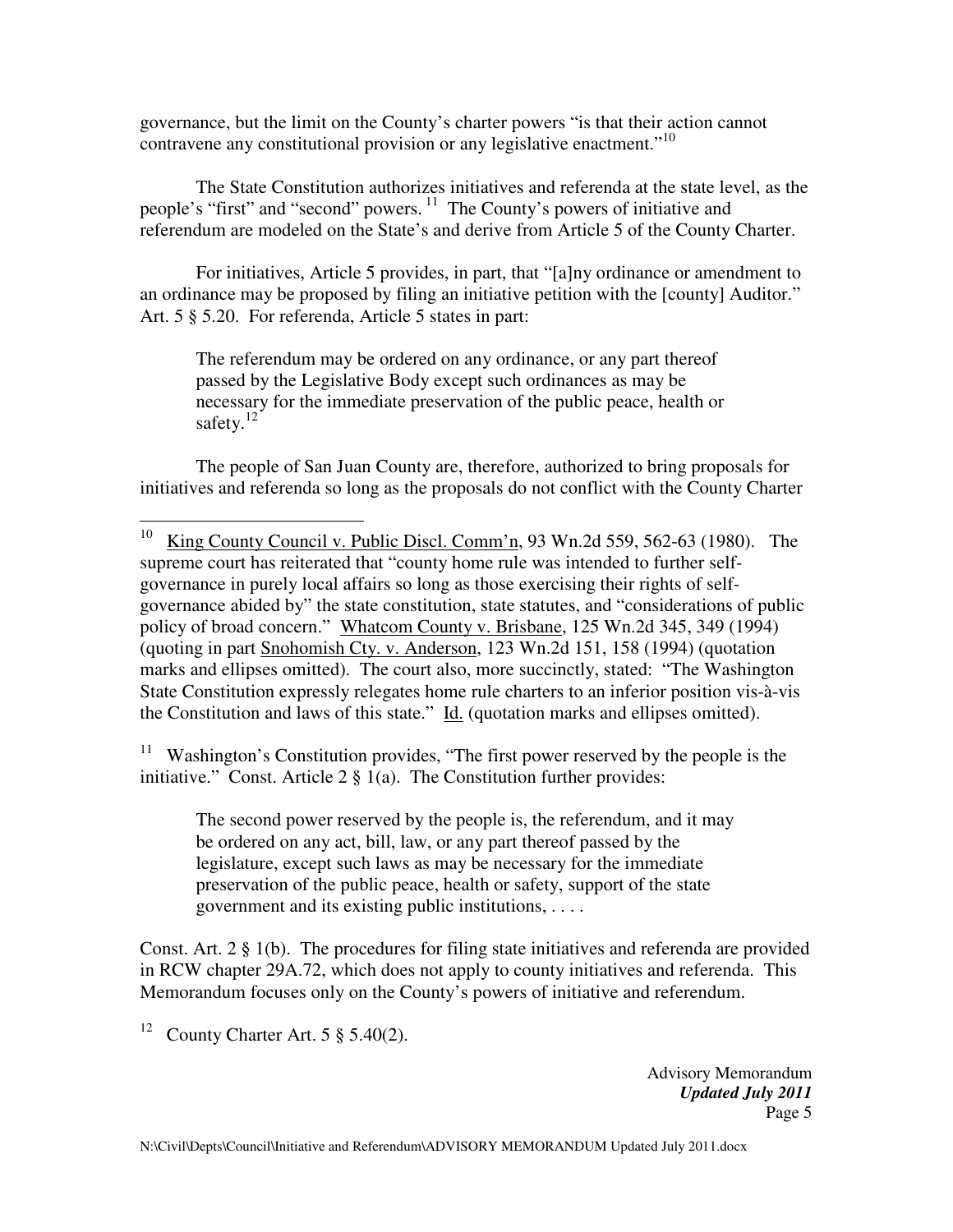or state law. Courts assess whether the subject matter of a proposed initiative or referendum is valid within this legal framework.

# **B. CRITERIA FOR ASSESSING THE SUBJECT MATTTER OF INITIATIVES AND REFERENDA**

The subject matter of an initiative or referendum may determine whether or not it will be effective. If the proposal's subject matter is within the people's power under the County Charter and state law, the proposal is likely to withstand legal scrutiny and be placed on the ballot for a vote by the people. If it is not, a court may invalidate the initiative or referendum, rendering it ineffective.

In assessing the scope and subject matter of an initiative or referendum, Washington's courts have held that the initiative or referendum must:

- (1) *Comply with the County Charter:* Comply with the express provisions of the County Charter for introducing a petition, both substantive and procedural;
- (2) *Have a legislative subject matter:* Contain a subject matter that is legislative and not administrative in character; and
- (3) *Not conflict with state law:* Not conflict with or supersede the state Constitution, state statutes or rules, broad expressions of state policy, or an exclusive grant of authority from the state legislature to the County Council.

These three tests are simple in concept but complex in application. Whether or not an initiative or referendum has a valid subject matter must be examined on a case-bycase basis. The above tests, further explained below, provide a starting point for a more individualized, detailed, and in-depth analysis of any particular initiative or referendum.

# 1. **Comply with the County Charter**

# **a. Initiatives**

A proposed initiative must follow the procedures set forth in Article 5 of the County Charter and Ordinance No.  $25{\text -}2008$ <sup>13</sup>. These procedures assure that the process for advancing a measure by initiative or referendum is fair and balanced. This

<sup>13</sup> See Paxton v. City of Bellingham, 129 Wn. App. 439 (2005) (holding that where petition sponsors did not follow the proper procedures by not collecting enough signatures for the petition, the proposed initiative was invalid).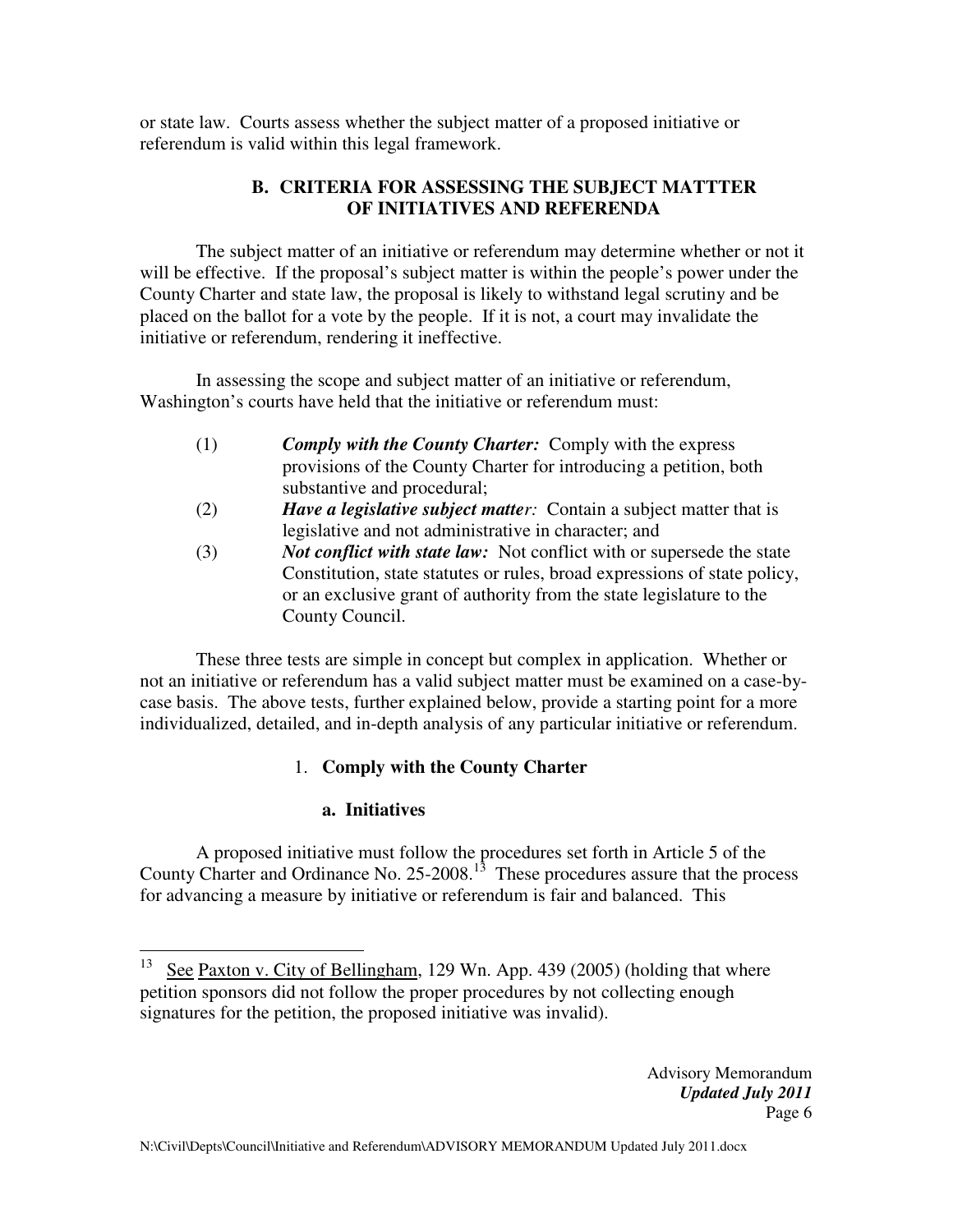Memorandum does not focus on those procedures, but notes that the procedures must be followed as a prerequisite to judicial review of the subject matter of an initiative.

The County Charter authorizes people's initiatives, and states three express limitations on the subject matter of initiatives, namely:

- (1) No initiative shall contain more than one (1) issue;
- (2) No initiative proposal requiring the expenditure of additional funds for an existing activity or of any funds for a new activity or purpose shall be filed unless provisions are specifically made therein for new or additional sources of revenue which may thereby be required; and
- (3) Redistricting of the Legislative districts shall not be subject to the initiative process. $14$

**One issue.** First, the requirement that no initiative shall contain more than one issue derives from section 2.10 of the County Charter, which provides that "no ordinance shall contain more than one subject." The state Constitution has a similar requirement.<sup>15</sup> Generally, an initiative embraces a single subject if its parts are "rationally related" to one another.<sup>16</sup> Whether or not a proposed initiative embraces a single subject can be a complex analysis, and will be reviewed by the courts on a case-by-case basis.<sup>17</sup>

**No Additional funds.** Second, if an initiative requires the expenditure of additional funds, it is not valid unless it specifically identifies a new or additional source of revenue. We are not aware of relevant court cases discussing this requirement, but the

<sup>16</sup> Pierce County v. State, 150 Wn.2d 422, 431 (2003). See also Am. Jur. 2d Initiative and Referendum § 22 (Supp. Mar. 2008) ("Joinder of different and distinct subjects in single petition") (discussing the requirement of a single subject matter in initiatives).

<sup>17</sup> See Amalgamated Transit Union Local 587 v. State, 142 Wn.2d 183, 205 (2000) (discussing the court's interpretation of an initiative and the single subject rule).

 $14$ County Charter § 5.21.

<sup>&</sup>lt;sup>15</sup> Article II, section 19 of Washington's Constitution similarly provides: "No bill shall embrace more than one subject, and that shall be expressed in the title." As one commentator pointed out, "States enacted these provisions to check legislative abuse. For example, legislators used single bills to enact laws on diverse subjects, no one of which had the political impetus to pass on its own." Buehler, Dustin, "Washington's Title Match: The Single-Subject and Subject-in-Title Rules of Article II, Section 19 of the Washington State Constitution," 81 Wash. L. Rev. 595 (Aug. 2006).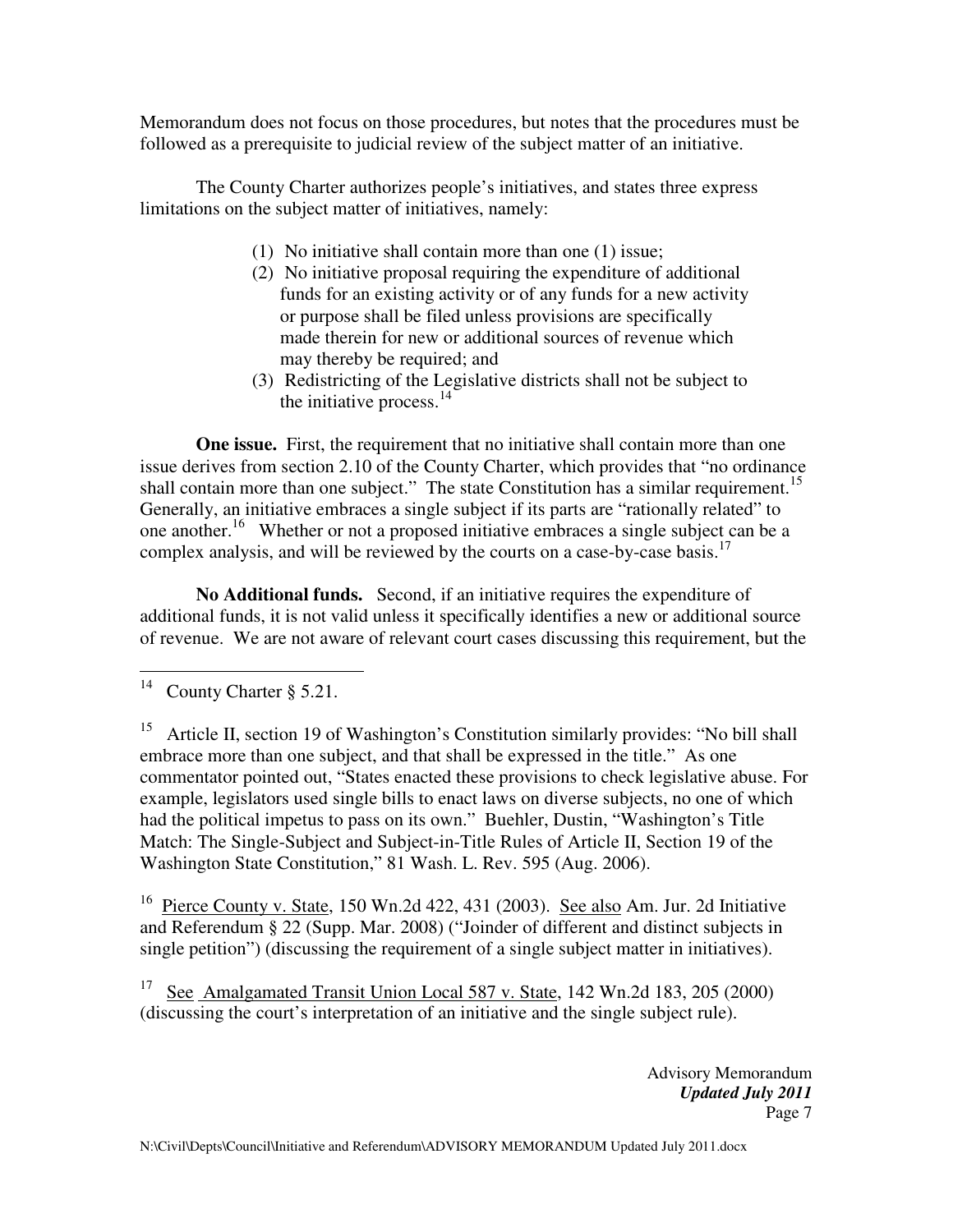plain language of this section appears to be that if initiatives require new expenditures, the initiative must identity new or additional sources of revenue for those expenditures.

**No Redistricting.** Third, no initiative may propose the redistricting of legislative districts. As provided in state statute and the County Charter, redistricting is determined by the legislative body.  $^{18}$ 

**Charter Power.** Finally, while the County Charter provides that an initiative may be ordered on "any" ordinance, Washington's courts have limited the power of initiative to the power granted to local government in general, which means that the people's power is subject to state constitutional and statutory limitations, further discussed in section B.3, below.

#### **b. Referenda**

In regards to referendum, the County Charter provides:

The referendum may be ordered on any ordinance, or any part thereof passed by the Legislative Body *except such ordinances as may be necessary for the immediate preservation of the public peace, health or safety* [("emergency exception")]*.* 19

**Emergency exception.** The power of referendum is expressly limited by the socalled "emergency exception." The emergency exception in the County Charter is identical to the emergency exception in the state Constitution, which also excepts from referendum any state act, bill, or law that "may be necessary for the immediate preservation of the public peace, health or safety."<sup>20</sup>

Unlike the County Charter, the state Constitution further excepts from referendum such laws as may be necessary for the "support of the state government and its existing public institutions  $\dots$ <sup>21</sup>. This exception and the emergency exception have been

 $^{21}$  Id.

 $\overline{a}$ 

<sup>&</sup>lt;sup>18</sup> See RCW § 29A.76.010 (setting the criteria for county redistricting); County Charter § 4.30 (implementing RCW § 29A.76.010).

<sup>19</sup> County Charter Art. 5 § 5.40(2) (emphasis added).

<sup>&</sup>lt;sup>20</sup> Const. Art. II § 1(b).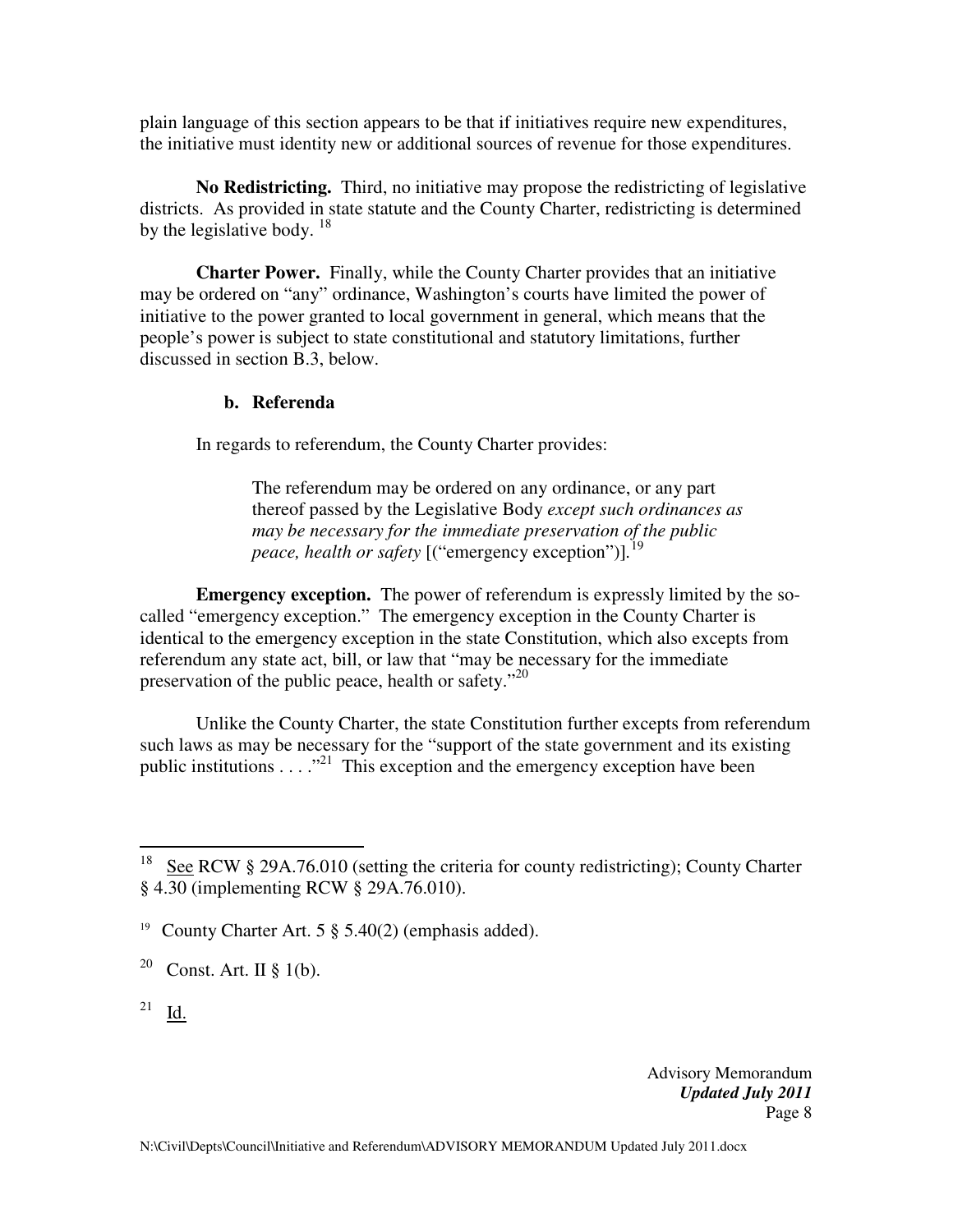interpreted as separate and distinct.<sup>22</sup> Only the first exception, the "emergency" exception," was incorporated in the County Charter.

Washington's courts give deference to a legislative declaration of emergency contained in a statute or ordinance. Courts presume that a local governing body's declarations of fact regarding an emergency are "deemed conclusive, unless they are 'obviously false and a palpable attempt at dissimulation.' Where an act is 'doubtful' in this regard, the doubt will be resolved in favor of the declaration of emergency."<sup>23</sup>

In court decisions interpreting the state Constitution's identical language, courts have interpreted the emergency exception "as being synonymous with an exercise of the State's police power."<sup>24</sup> The County possesses a police power coextensive with the State's.<sup>25</sup> But to extinguish the right of referendum and survive judicial scrutiny, a declaration of emergency may not rest only on police power—police power must be combined with an actual emergency.<sup>26</sup> Washington's courts have held that "the exception does not extend to all things touching the general welfare. It does not extend to things relating to mere public expediency or public convenience."<sup>27</sup>

<sup>23</sup> CLEAN v. City of Spokane, 133 Wn.2d 455, 471-72 (1997), cert. denied 525 U.S. 812, 119 S.Ct. 45, 142 L.Ed.2d 35 (1998) (quoting CLEAN v. State, 130 Wn.2d 782, 808  $(1996)$ ).

<sup>24</sup> CLEAN v. State, 130 Wn.2d 782, 804 (1997). See also Even, Jeffrey T., "Direct Democracy in Washington: A Discourse on the People's Powers of Initiative and Referendum," 32 Gonzaga Law Rev. 247, 249-50 (1996/97) (similarly discussing the emergency exception).

<sup>25</sup> See Const. Art. XI § 11 ("Any county, city, town or township may make and enforce within its limits all such local police, sanitary and other regulations as are not in conflict with general laws.").

 $^{26}$  See CLEAN v. State, 130 Wn.2d at 804.

 $\overline{a}$ <sup>22</sup> See State ex rel. Helm v. Kramer, 82 Wn.2d 307, 312 (1973) ("It has long been recognized by our decisions in construing this section of the constitution, . . . that these are two distinct exceptions—the first as to the existence of an emergency for the preservation of the public peace, health and safety, and the second as to the support of state government and its existing public institutions, irrespective of an emergency.").

<sup>&</sup>lt;sup>27</sup> Id. at 805 (quoting State ex rel. Case v. Howell, 85 Wash. 281, 285, 147 P. 1162  $(1915)$ .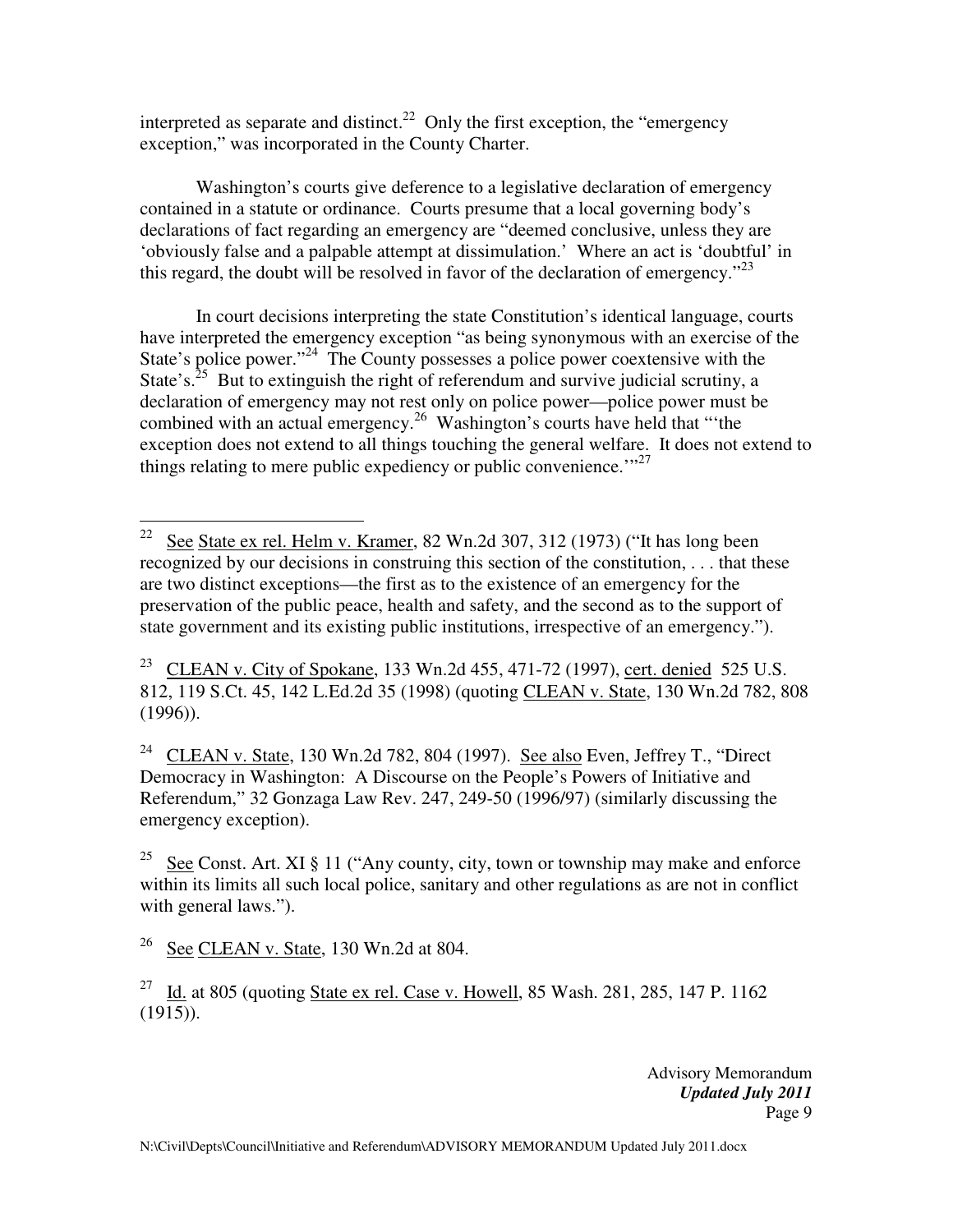For example, where a City Council declared an ordinance that assisted a private company with building a parking garage to be "urgent and emergent," the state Supreme Court upheld the City Council's declaration, after closely examining the justifications for it. The referendum was not, on that and other grounds, allowed to move forward on the ordinance.<sup>28</sup> Where the state legislature declared as an emergency the funding needed for the stadium, to keep the Seattle Mariners in Seattle, the Supreme Court carefully examined the evidence supporting the declaration of emergency, then accepted the legislature's findings.<sup>29</sup> But where the state legislature declared as an emergency legislation authorizing gambling activities, without setting forth facts supporting the declaration, the court held the statement of emergency insufficient to negate the power of referendum.<sup>30</sup>

In sum, where a referendum seeks to amend or veto a duly-enacted ordinance, which ordinance contains a factual declaration of emergency, courts will presume the declaration to be a valid exercise of the government's police power, so long as evidence shows that the emergency is, in fact, pressing and necessary. Absent compelling evidence to the contrary that the declaration of emergency is false, no referendum may be held on the ordinance.

**Charter Power.** As with initiatives, while the County Charter provides that a referendum may be ordered on "any" ordinance, Washington's courts have limited the power of referendum, as discussed in section B.3, below.

#### **2. Have a Legislative Subject Matter**

The powers of initiative and referendum are legislative powers.<sup>31</sup> They are the people's power to create and repeal legislation, and place the people in the shoes of the

 $\overline{a}$ 

 $30$  See State ex rel. Humiston v. Meyers, 61 Wn.2d 772 (1963).

31 As the state Supreme Court has reasoned:

> A fundamental limit on the initiative power inheres in its nature as a legislative function reserved to the people. . . . It is clear from the constitutional provision that the initiative process, as a means by which the people can exercise directly the legislative authority to enact bills and laws, is limited in scope to subject matter which is legislative in nature.

 $28$  See id. at 472.

<sup>&</sup>lt;sup>29</sup> CLEAN v. City of Spokane, 133 Wn.2d at 471-72.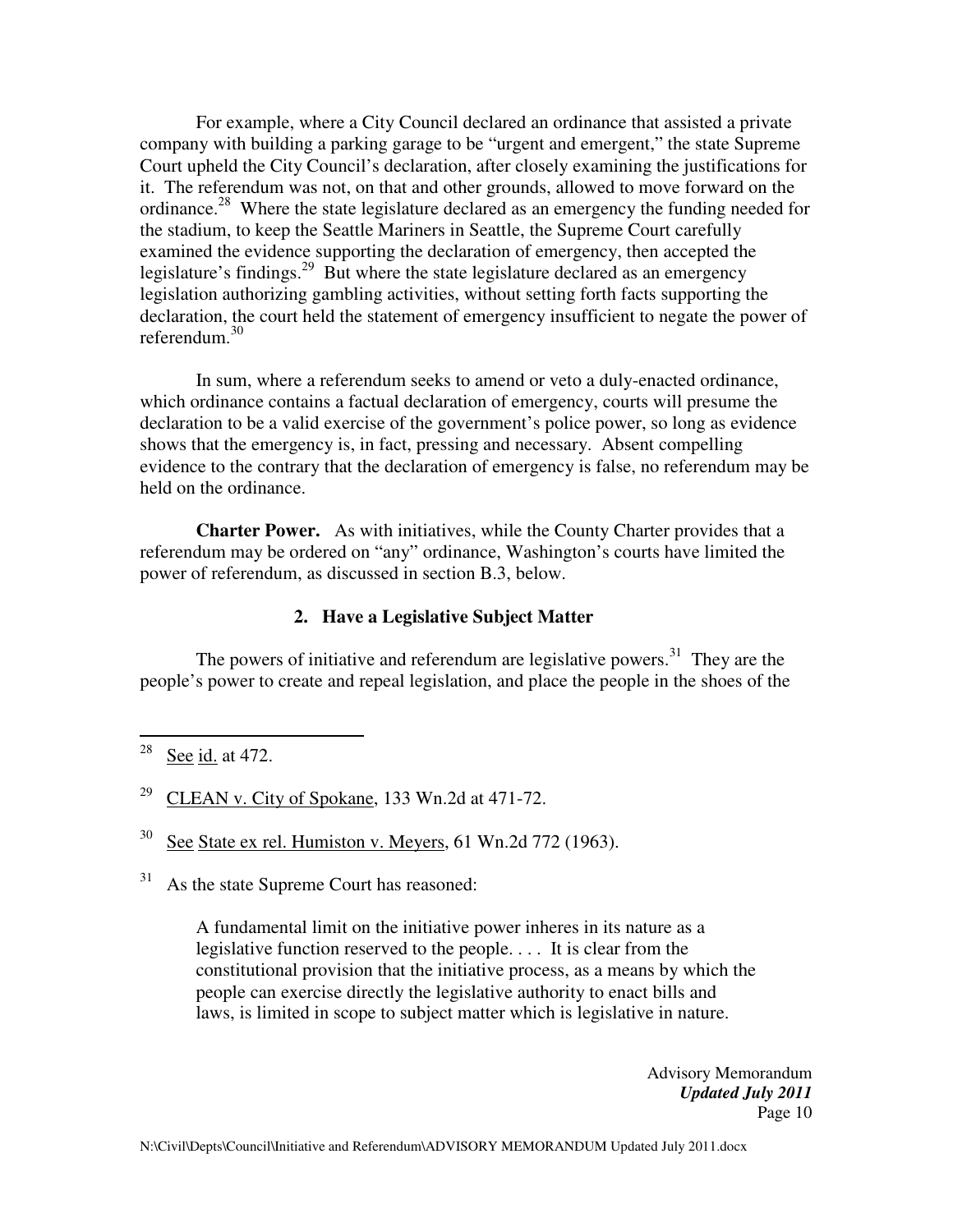legislative body. The subject matter of initiatives and referenda must, therefore, be "legislative" in character, rather than "administrative."<sup>32</sup> Administrative acts are reserved to the governing body of a county, like the County Council or the Executive Branch of the County, subject to the people's approval through the normal legislative and public administrative processes.

The distinction between what is "legislative" and "administrative" is not simple. Even in San Juan County, where the County Charter has a strong statement of separation of powers, some administrative acts are performed by the legislative body.<sup>33</sup>

Washington's courts have provided an often-repeated test for the distinction between legislative and administrative acts, which bears quoting:

Actions relating to *subjects of a permanent and general character* are usually regarded as *legislative*, and those providing for *subjects of a temporary and special character* are regarded as *administrative* . . . The test of what is a legislative and what is an administrative proposition, with respect to the initiative or referendum, has further been said to be *whether the proposition is one to make new law or to execute law already in existence.* The power to be exercised is legislative in its nature if it prescribes *a new policy or plan*; whereas, it is administrative in its nature if it *merely pursues a plan already adopted by the legislative body* itself, or some power superior to it.<sup>34</sup>

As the court stated, the decision regarding whether an act is legislative or administrative boils down to whether the proposed action implements a new policy or plan, or is simply carrying out previously-adopted legislation.

 $\overline{a}$ Philadelphia II v. Gregoire, 128 Wn.2d 707, 717 (1996) (quoting Ford v. Logan*,* 79 Wn.2d 147, 154-55 (1971)).

 $32$  The state Supreme Court has long held that "[a] home rule charter, being subject to the constitution and of this state, cannot extend the power of referendum to other than legislative acts." Durocher v. King County, 80 Wn.2d 139, 156 (1972).

<sup>33</sup> See County Charter §§ 1.50 (statement of separation of powers), 2.30 (statement of legislative powers), and 2.31 (statement of limitation on legislative powers in relationship to other branches of government). See also Durocher v. King County, 80 Wn.2d 139, 149-50 (1972) (holding that a county council subject to a charter with express separationof-powers provisions has the power to act administratively).

<sup>34</sup> Leonard v. City of Bothell, 87 Wn.2d 847, 850 (1976) (quoting Durocher v. King County, 80 Wn.2d at 152-53) (emphases added).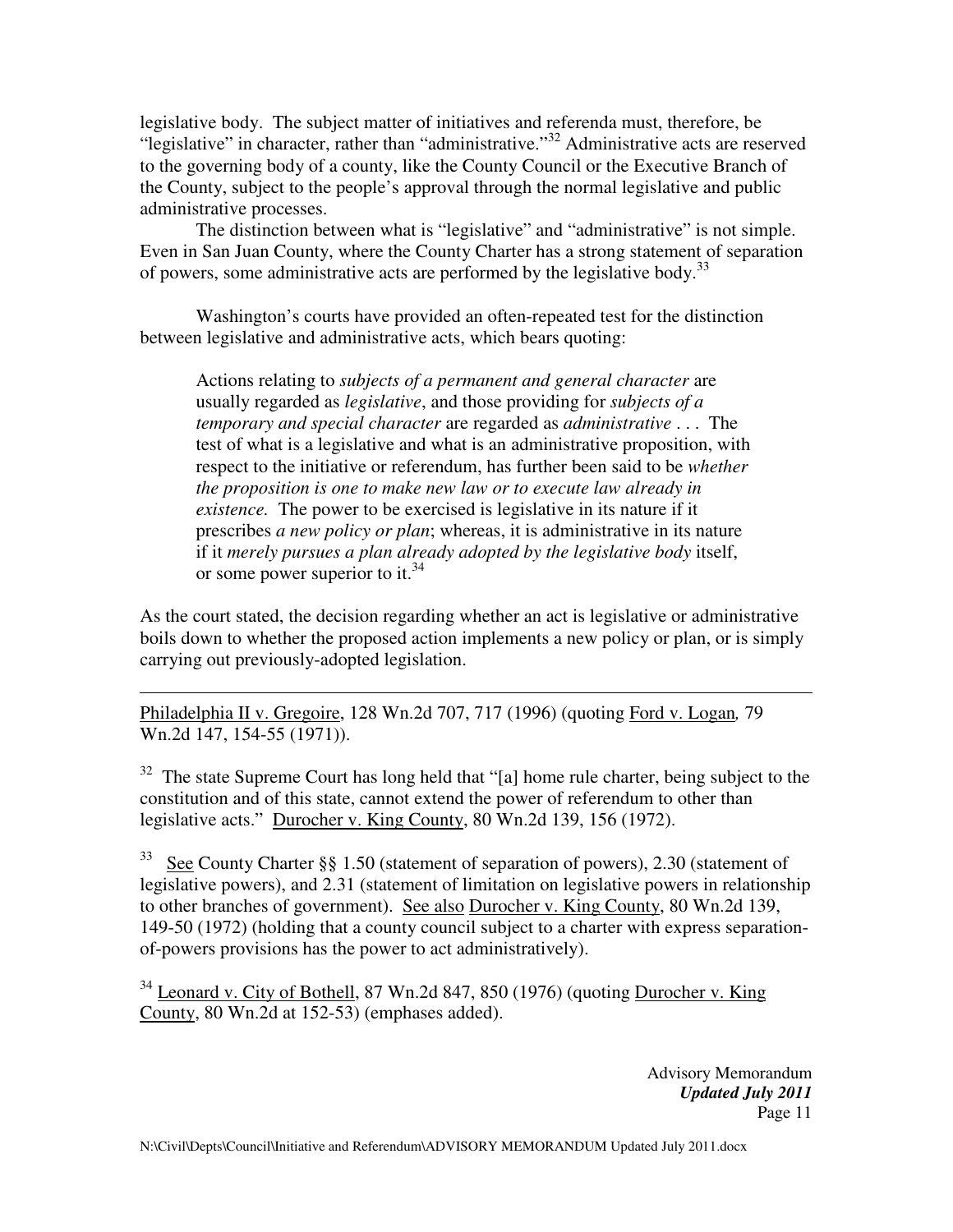For example, courts have held that an initiative or referendum is *legislative* in character when it proposed:

- A new amendment, but not repeal, of part of a county charter;  $35$
- A new choice of site for building a stadium;  $36$
- The implementation of a new punch card ballot system; $^{37}$  or
- Authorizing a new business and occupation tax.  $38$

On the other hand, courts have held that an initiative or referendum is *administrative* in character, and not the proper subject of an initiative or referendum, when it proposed:

- Re-zoning property or modifying an existing comprehensive land use  $plan:$ <sup>39</sup>
- Changing the name of an existing street through referendum;  $40$  or
- Selecting a contractor and other conditions regarding an existing building contract. $41$

<sup>36</sup> See Paget v. Logan, 78 Wn.2d 349, 356-57 (1970).

 $37$  See Ballasiotes v. Gardner, 97 Wn.2d 191 (1982).

<sup>38</sup> See Citizens for Financially Responsible Gov't v. Spokane, 99 Wn.2d 339 (1983).

<sup>39</sup> See Save Our State Park v. **Bd. of Clallam County Comm'rs**, 74 Wn. App. 637 (1994) (striking down a proposed initiative that would repeal part of the county zoning code, because it was administrative); Leonard v. City of Bothell, 87 Wn.2d at 851 (striking down a proposed referendum that proposed modifying a comprehensive land use plan, because it was administrative).

See Heider v. City of Seattle, 100 Wn.2d 874 (1984) (holding that "[t]he street name change is analogous to an amendment to a zoning code" and therefore administrative and not legislative).

<sup>41</sup> See Ruano v. Spellman, 81 Wn.2d 820 (1973).

 $\overline{a}$ <sup>35</sup> See Maleng v. King County Corrections Guild, 150 Wn.2d 325 (2003) (holding that an initiative proposing a county charter amendment to reduce the size of the county council was properly "legislative" in character); State ex rel. Linn v. Superior Ct., 20 Wn.2d 138 (1944) (holding that an initiative was "legislative" when it proposed amendments to the Seattle City Charter). But see Ford v. Logan, 79 Wn.2d at 155 (holding that an initiative cannot repeal part of a county's home rule charter).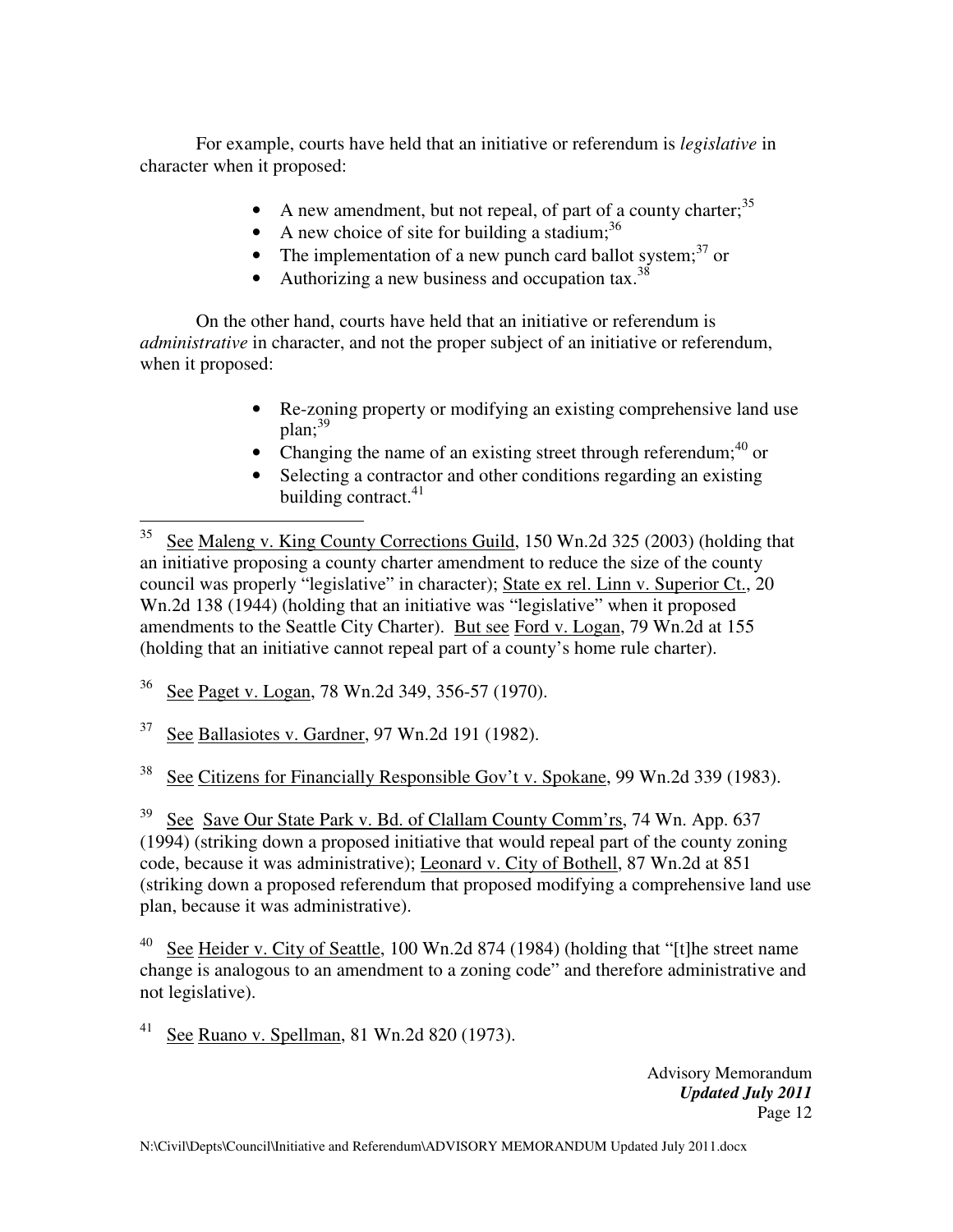- Administering the details of a water-fluoridation system.<sup>42</sup>
- Implementation of prior agreements to pursue a bored-tunnel project.  $43$

Keeping in mind the above criteria, the decision regarding whether the proposed action is legislative or administrative will be decided by the courts on a case-by-case basis.

## **3. No Conflict with State Power**

Although the County Charter authorizes initiatives and referenda on "any" ordinance, courts have explained that the subject matter of the proposal must be within the general legal framework of the County Charter. No county law or action, including those proposed by initiative or referendum, may directly conflict with or supersede state law.

As the Washington Supreme Court has reasoned, "[t]he sovereignty of the people of individual localities gives way to the people of the State's greater sovereignty[.]"<sup>44</sup> More succinctly stated, "[t]he fundamental proposition which underlies the powers of municipal corporations is the subordination of such bodies to the supremacy of the legislature."<sup>45</sup> This legal theory is known as conflict preemption. It is a principal that applies equally to legislative bodies and their citizens' equivalent—the sponsors of initiatives and referenda.

Under conflict preemption, a proposed initiative or referendum must not conflict with or supersede: (1) the state Constitution, state statutes or rules, or broad expressions of state policy; *or* (2) an exclusive grant of authority from the state legislature to the County Council. If an initiative or referendum conflicts with either expression of state authority, it is preempted by that authority.

 A good example of conflict preemption is in the cases regarding the Growth Management Act (GMA), RCW chapter 36.70A. The GMA is a comprehensive set of statutes designed to coordinate statewide county growth planning, including growth

 $^{45}$  Id.

 $\overline{a}$ 

<sup>42</sup> See City of Port Angeles v. Our Water – Our Choice!, 239 P.3d 589, 595 (2010).

<sup>&</sup>lt;sup>43</sup> See City of Seattle v. Protect Seattle Now et al., No. 11-2-11719-7 (King County Super. Ct. May 20, 2011).

<sup>&</sup>lt;sup>44</sup> See 1000 Friends of Washington v. McFarland, 159 Wn.2d 165, 167 (2007).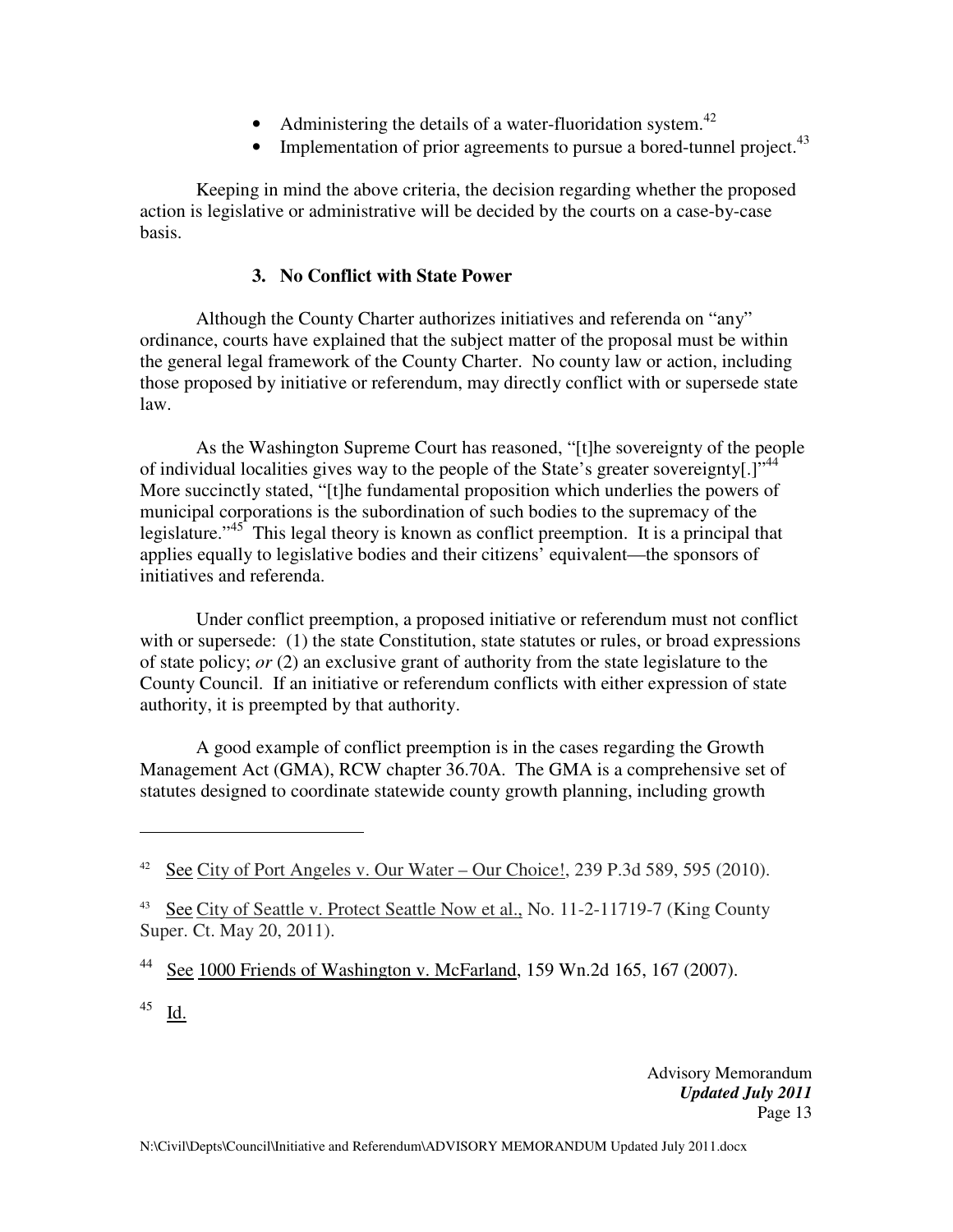management and protecting the environment, property rights, and critical areas. In a series of cases, the state Supreme Court has held that any proposed initiative or referendum that submits legislation regarding the GMA, or attempts to change a county's requirements under the GMA, conflicts with and is preempted by the State's authority under the GMA. $46$ 

 The state Supreme Court recently addressed this principle in *1000 Friends of Washington v. McFarland* ("*1000 Friends*")*.* In *1000 Friends*, a referendum sought to veto a set of ordinances that regulated critical areas and would have amended the county zoning code, which code was implemented to comply with the GMA. $47$  An environmental advocacy group and King County sued the petition sponsor for declaratory relief, arguing that county ordinances enacted under the GMA were not subject to referendum because, among other things, the referendum would interfere with the State's power to legislate under the GMA *and* with the authority the State gave to the County's legislative body to determine how to comply with the GMA.

 On appeal, the Supreme Court took the opportunity to confirm its decades-long ruling that the people's power of referendum cannot conflict with or supersede the State's power. The Court reasoned:

> 'A general law enacted by the legislature is superior to, and supersedes, all charter provisions inconsistent therewith. Any charter provision, therefore, which has the effect of limiting or restricting a legislative grant of power to the legislative authority or other officer of a city is invalid.' *Put another way, the voters of the county cannot alter a grant of authority to, or the imposition of responsibility onto, the local government by the state legislature.*<sup>48</sup>

 $\overline{a}$ 

<sup>&</sup>lt;sup>46</sup> See generally id.; City of Seattle v. Yes for Seattle, 122 Wn. App. 382 (2004) (holding that under the GMA, an initiative pertaining to creek restoration conflicted with the county legislative body's authority under the GMA); Snohomish County v. Anderson, 123 Wn.2d 151 (1994) (holding that under the GMA, an ordinance mandating development and implementation of countywide planning policies was not subject to referendum) ; Whatcom County v. Brisbane, 125 Wn.2d 345 (1994) (holding that under the GMA, a critical areas ordinance was not subject to referendum under Whatcom County's home rule charter).

 $47$  See 1000 Friends, 159 Wn.2d at 170-71.

<sup>&</sup>lt;sup>48</sup> Id. at 173-74 (quoting Neils v. City of Seattle, 185 Wash. 269, 276 (1936)) (emphasis added).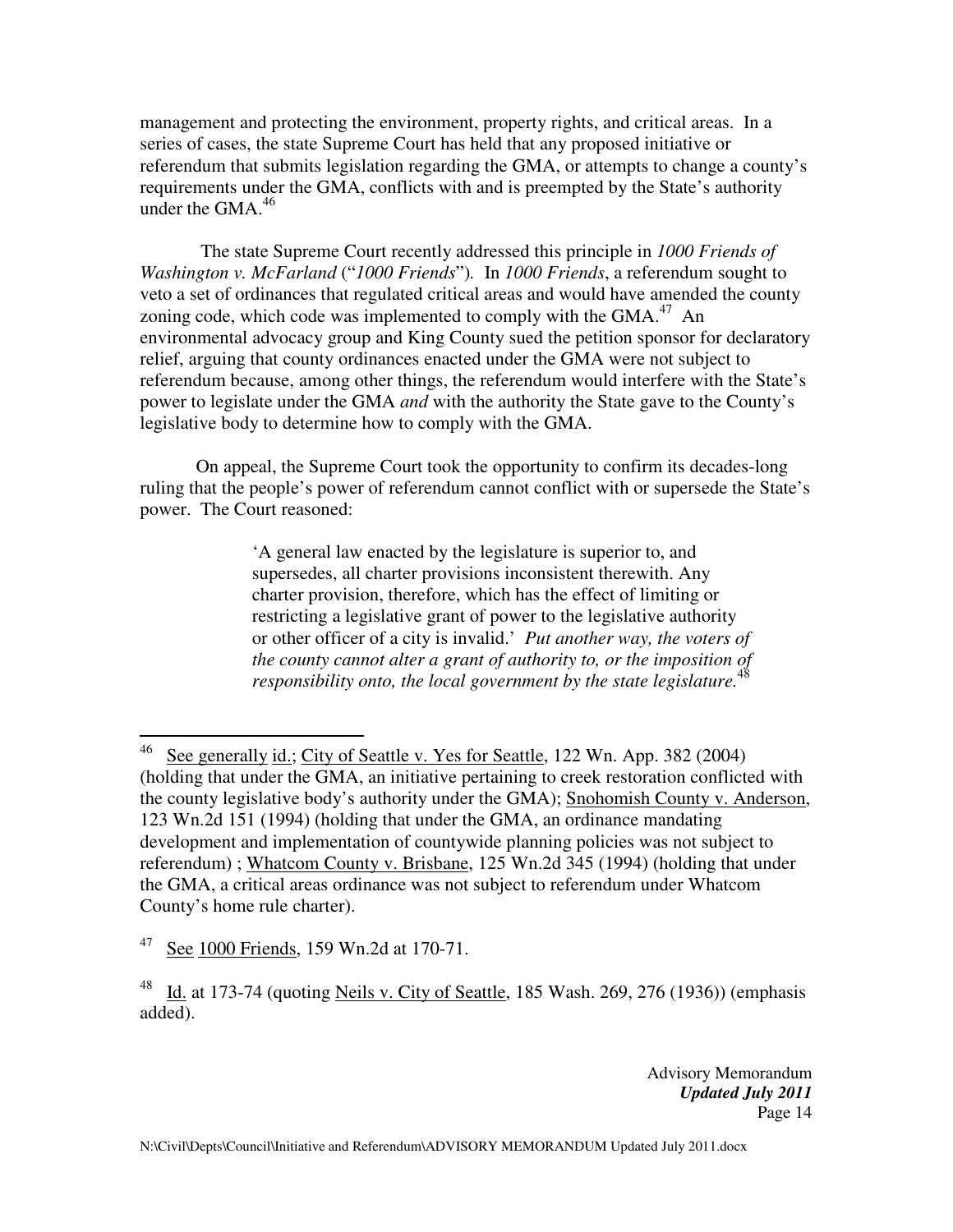The Court reasoned that under the GMA, the state Legislature had granted to the county's governing authority the power to create and implement local law that complied with the GMA. The Court held that any referendum that interfered with that grant of power was preempted by the state Legislature's power to: (1) create state-wide policy regarding growth management; and (2) delegate to county governing authorities the power to implement that state-wide policy.

 Referenda and initiatives on other subjects have similarly been struck down when they conflict with state statutes, or with statutes that authorize action by the local legislative body. For example, state courts have held that initiatives conflicted with a grant of state power, and were therefore invalid, where:

- The proposed initiative would have imposed additional requirements on revenue bonds issued by the city, conflicting with a state statute delegating to the legislative body of the city the authority over revenue bonds;  $49$
- The proposed initiative would have required voter approval prior to a city's issuance of negotiable bonds for the lease of a convention center, conflicting with a state statute authorizing the city to enter into lease agreements without voter approval, and with state and federal constitutional provisions regarding impairment of contracts.<sup>50</sup>
- The proposed initiative would have repealed a portion of the county's zoning code, conflicting with a state statute delegating zoning authority exclusively to the board of county commissioners; $51$

 In sum, when state legislation or state power clearly occupies a legislative field, *or* the state has expressly delegated authority over a certain area to the local legislative body, that power supersedes the people's power of initiative or referendum. The subject matter of the initiative or referendum may be subject to initiative or referendum at the *state* level, but not at the *county* level.

<sup>49</sup> See City of Sequim v. Malkasian, 157 Wn.2d 251 (2006).

 $50\text{ See }$  Bidwell v. City of Bellevue, 65 Wn. App. 43, 49-50 (1992).

<sup>&</sup>lt;sup>51</sup> See Save Ou<u>r State Park v. Bd. of Clallam Cty. Comm'rs</u>, 74 Wn. App. 637 (1994). See also Leonard v. City of Bothell, 87 Wn.2d 847, supra n. 39 (similarly holding).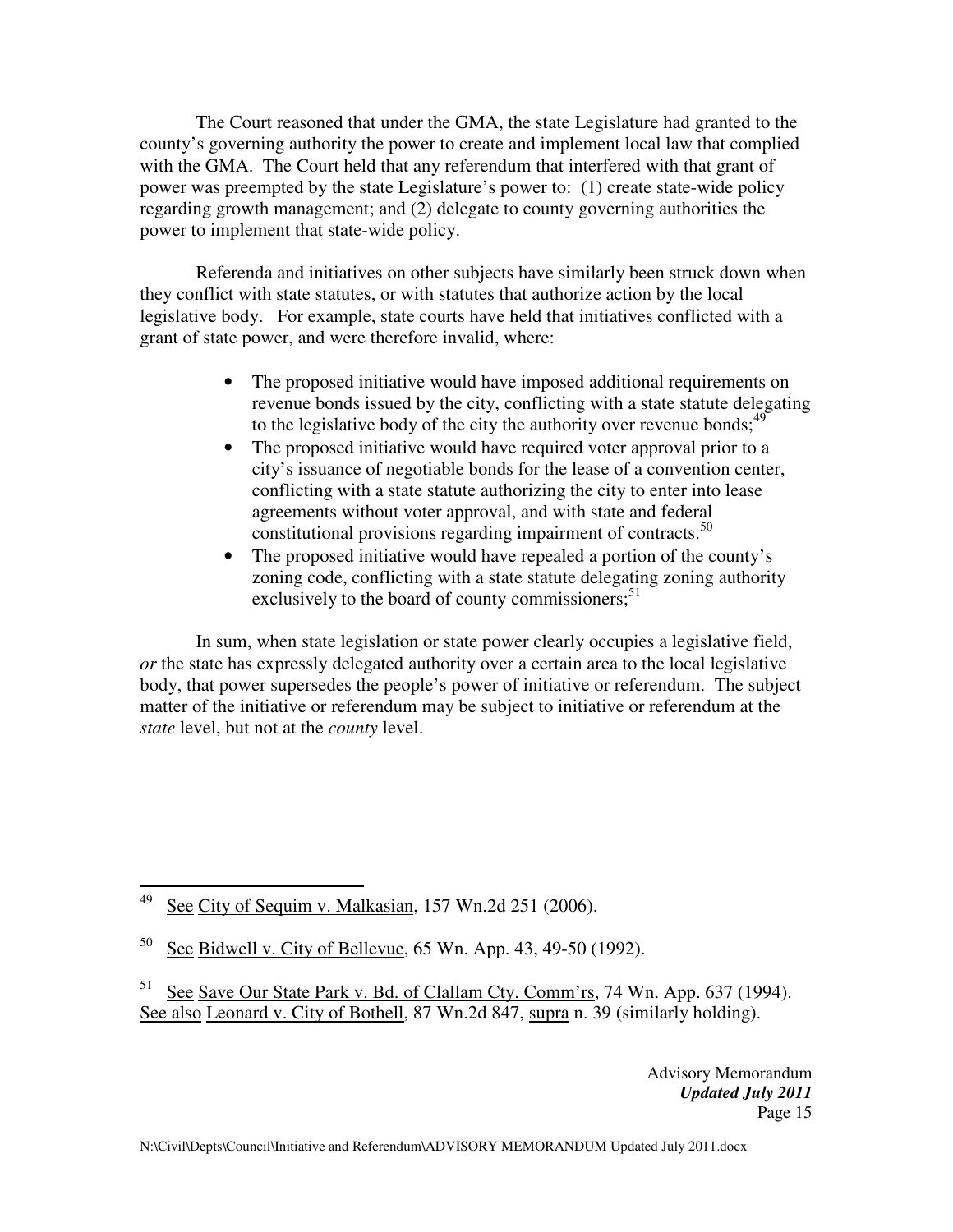### **C. THE LEGAL PROCESS FOR CHALLENGING THE SUBJECT MATTER OF AN INITIATIVE OR REFERENDUM**

### **1. Parties to a Legal Challenge**

Once a proposal for an initiative or referendum has been filed and has followed the procedures for being placed on the ballot, the County Auditor must certify the number of signatures received on the petition for the ballot.<sup>52</sup> After the petition is received with the appropriate number of signatures, and the Auditor certifies it for the ballot, any person or entity with proper standing to bring a lawsuit—regarding the proposed initiative's or referendum's *subject matter*—may do so by filing a complaint in state  $\text{court.}^{53}$ 

The only way for a party to challenge the legality of a proposed initiative or referendum is through a lawsuit.<sup>54</sup> No administrative process exists for challenging a proposal.

County ordinance requires that the person or organization filing the initiative proposal be designated as the "sponsor."<sup>55</sup> The petition's sponsor will most likely be named as a defendant in the lawsuit. As the state Supreme Court has held:

> Numerous cases illustrate that the sponsor of the proposed measure, the person or persons who engaged in the efforts and actions to draft an initiative or referendum, gather signatures,

<sup>53</sup> Standing. Challenges to an initiative or referendum are often filed pursuant to Washington's Uniform Declaratory Judgments Act (UDJA), chapter 7.24 RCW. Standing requirements under the UDJA would apply to any potential plaintiffs. See generally Coppernoll v. Reed, 155 Wn.2d 290, 300 (2005) (discussing standing requirements and justiciability under the UDJA).

<sup>54</sup> See generally Philadelphia II v. Gregoire, 128 Wn.2d 707, 714-15 (1996) (holding that courts, not the Attorney General, are the arbiters of the validity of a proposed initiative); Save Our State Park v. Hordyk, 71 Wn. App. 84 (1993) (holding that a county auditor does not have the authority to reject an initiative petition for failing to meet substantive requirements).

<sup>55</sup> See Ordinance No. 25-2008 § 2.2 (regarding sponsors for an initiative).

<sup>52</sup> <sup>52</sup> See Charter §§ 5.22 (regarding initiatives); 5.42 (regarding referenda). See also Ordinance No. 25-2008 §§ 2 (regarding initiatives); 8 (regarding referenda).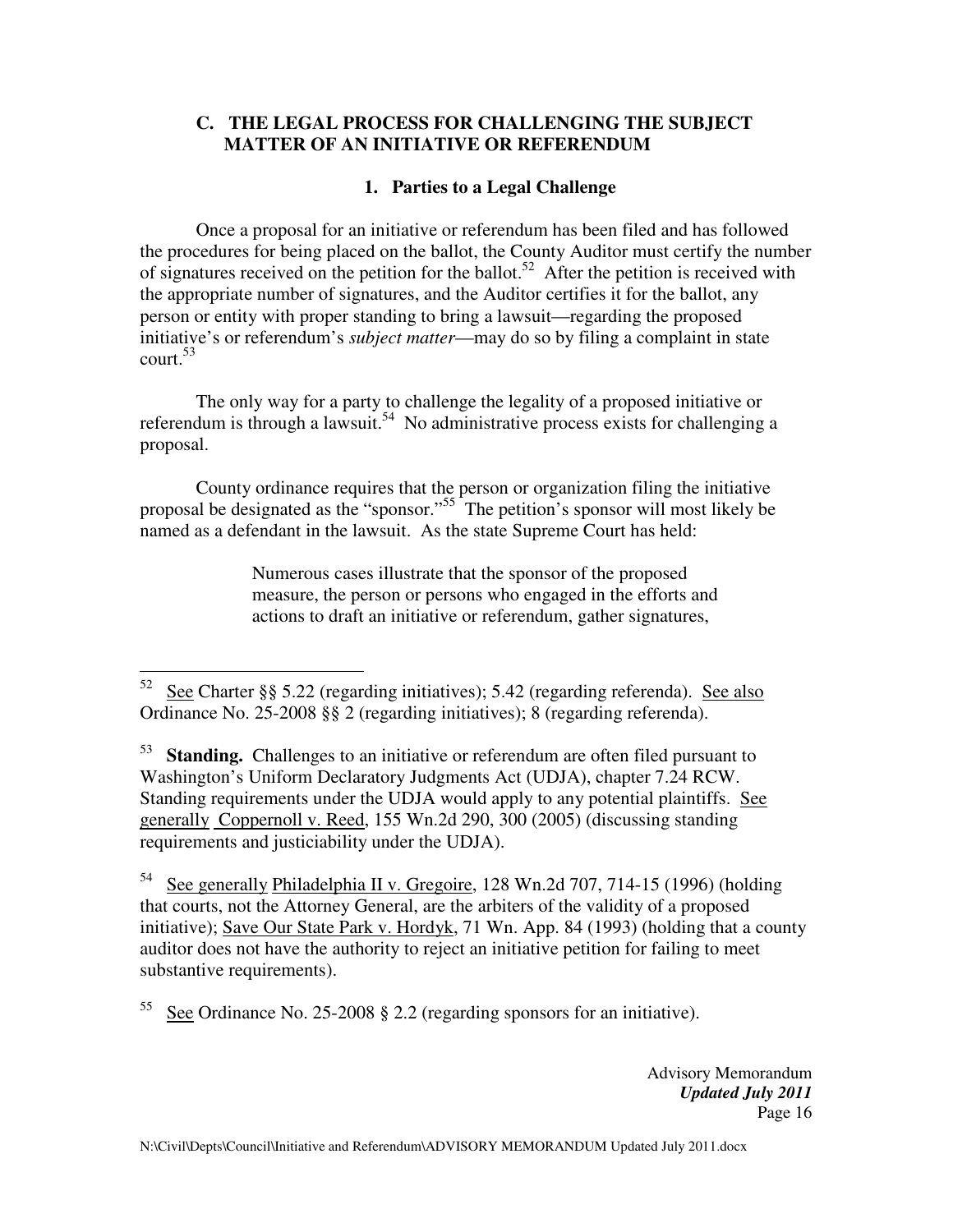circulate the measure, and place the measure on the ballot, defends the measure it proposes prior to election.<sup>56</sup>

Accordingly, prior to election, the sponsor may be named a defendant in the case and responsible for the legal defense of the initiative or referendum.

After an election, it is not clear whether the sponsor is a necessary party to the case, though case law indicates that the sponsor is a proper party. In City of Sequim v. Malkasian, the initiative's sponsor, Paul Malkasian, continued to defend an initiative even after the initiative had been voted on and become law. The court of appeals held that after the lawsuit "evolved" into a post-election challenge, Malkasian was not a proper defendant.<sup>57</sup> The Supreme Court disagreed. The court held that where the local governing body opposed the measure as beyond the scope of the power of initiative, the sponsor was the proper defendant, even after the initiative was ratified by the voters.<sup>58</sup>

The plaintiff to the lawsuit may be any person or entity with standing to bring the action.<sup>59</sup> For the County, the Prosecuting Attorney is the person mandated by law to represent the County.<sup>60</sup> The Prosecuting Attorney must file a lawsuit if the County believes that the subject matter of the initiative or referendum is beyond the scope of the Charter's powers of initiative or referendum.

#### 2. **Pre-Election or Post-Election Challenge**

A proposed initiative or referendum may be challenged after the Auditor has certified it for the ballot, but before the election is held, *if* the subject matter of the initiative or referendum is at issue. A pre-election challenge is *not* available if a party is challenging the constitutionality of the initiative or referendum, which this Memorandum does not address. But a challenge to a local initiative's or referendum's scope and subject matter may, normally, be brought prior to or shortly after the election.

- <sup>59</sup> See supra n. 51 (discussing standing under the UDJA).
- <sup>60</sup> See RCW § 36.27.020 (setting forth the duties of the Prosecuting Attorney).

<sup>56</sup> <sup>56</sup> City of Sequim v. Malkasian, 157 Wn.2d 251, 269 (2006) (citing numerous cases).

<sup>57</sup> Id. at 254, 138 P.3d at 945.

<sup>58</sup> See id. at 269, 138 P.3d at 952-53.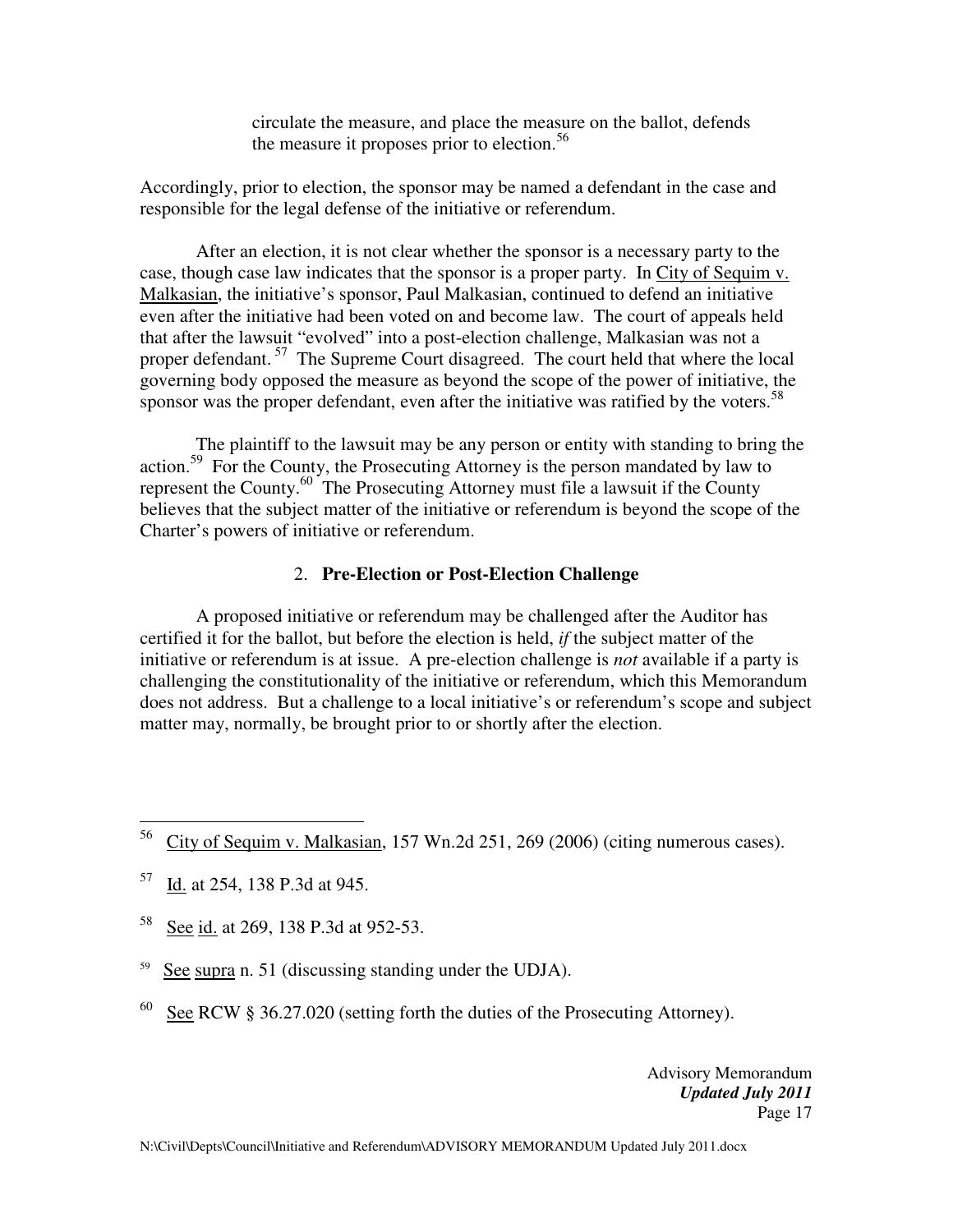A court's pre-election review of an initiative or referendum is "highly disfavored" for several reasons.<sup>61</sup> The right of initiative and referendum is a fundamental right with which courts do not like to interfere, and until the initiative or referendum is voted on, the application and lawfulness of the proposed law may not be ripe for judicial review. Preelection judicial review may "constitute unwarranted judicial meddling with the legislative process."<sup>62</sup>

Accordingly, only two types of challenges to local initiatives or referenda are allowed to proceed pre-election: (1) the initiative does not meet the procedural requirements for placement on the ballot; or (2) the subject matter of the initiative is "beyond the people's initiative power."<sup>63</sup> This second class of challenge is often allowed pre-election for local initiatives or referendum.<sup>64</sup> "It is well-settled that it is proper to bring such narrow challenges prior to an election."<sup>65</sup> But if an initiative or referendum "otherwise meets procedural requirements, is legislative in nature, and its fundamental and overriding purpose is within the [legislature's] power to enact, it is not subject to preelection review."<sup>66</sup>

To this end, county ordinance provides:

An initiative proposal shall not be put to the people for a vote where the subject of the initiative is not subject to the power of initiative as determined by constitution, statutes, or case law of the state of Washington. *When a superior court has declared that the proposed initiative is not subject to the power of initiative, the County Auditor shall not place the matter on the ballot unless a final ruling is made by an* 

 $\overline{a}$  $<sup>61</sup>$  Futurewise v. Reed, 161 Wn.2d at 410.</sup>

<sup>62</sup> Id.

 $63$  Id. This discussion of pre-election judicial review is limited to judicial review of county initiatives or referenda. The courts review *state* initiatives or referenda differently. See id. (discussing a court's pre-election review of a state initiative).

<sup>64</sup> Coppernoll v. Reed, 155 Wn.2d 290, 299 (2005).

<sup>65</sup> City of Sequim v. Malkasian, 157 Wn.2d at 260. See also City of Seattle v. Yes for Seattle, 122 Wn. App. 382 (2004) (reiterating that the court may review, pre-election, the subject matter of a proposed initiative); Maleng v. King Cty. Corrections Guild, 150 Wn.2d 325 (2003) (upholding a county initiative that was subject to a pre-election challenge).

 $^{66}$  Futurewise v. Reed, 161 Wn.2d at 411 (quotation marks omitted).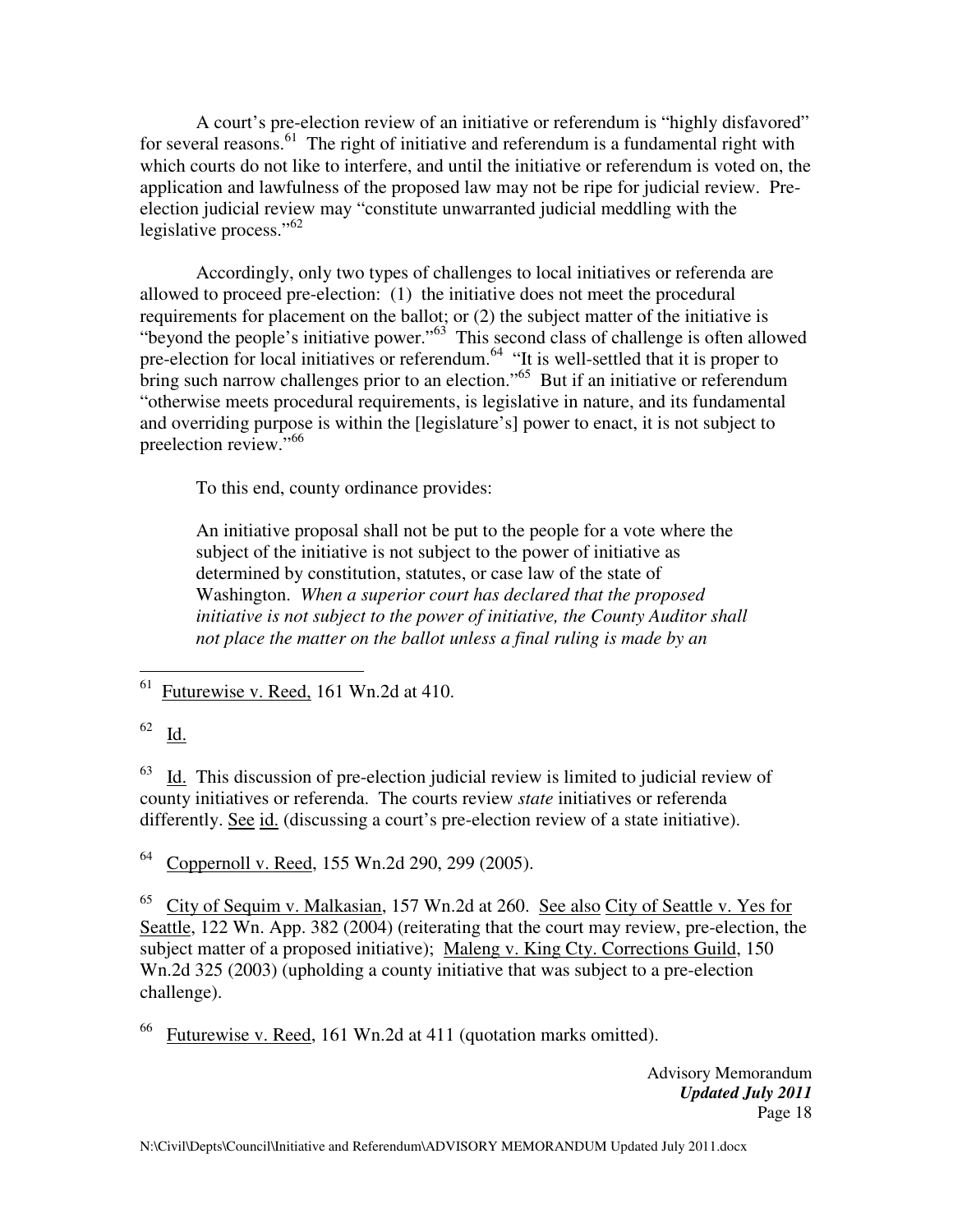*appellate court reversing the decision of the superior court, in which case the County Auditor shall place the matter on the next general election that is at least 120 days after said ruling*. 67

A court may find only part of an ordinance, rule, regulation or law is subject to referendum. For example, the City of Seattle filed a pre-election challenge to Referendum 1 (R-1).<sup>68</sup> R-1 was signed by a sufficient number of Seattle voters to put Ordinance No. 123542 to a public vote.<sup>69</sup> The City Council enacted Ordinance 123542 on February 18, 2011, which accepted three agreements between the City of Seattle and the Washington State Department of Transportation.<sup>70</sup> The agreements addressed the utility design, environmental remediation and construction coordination to replace the Alaskan Way Viaduct with a deep-bore tunnel. $^{71}$ 

The court ruled Ordinance No. 123542 was administrative in nature and not subject to referendum because it implemented agreements and policy decisions set forth in an ordinance two years prior, except for Section  $6<sup>72</sup>$  The court found Section 6, which authorized the City Council to decide whether to issue the notice to proceed with work under the agreements, was legislative in character. Therefore, only Section 6 of Ordinance No. 123542 will appear on the August 16, 2011 ballot.<sup>73</sup>

Even after a successful election, a challenge to the subject matter may be ruled on by the courts. The case of *City of Sequim v. Malkasian* illustrates this point. In *Malkasian*, the court reviewed a challenge to the subject matter of a local initiative eight years after the election on the initiative.<sup>74</sup> The lawsuit was filed pre-election, but not decided on appeal until long after the election. The defendant argued that because the

69 Id.

70 Id.

71 Id.

- 72 Id.
- 73 Id.

<sup>67</sup> Ordinance No. 25-2008 § 4.4.

<sup>68</sup> See City of Seattle v. Protect Seattle Now et al., No. 11-2-11719-7 (King County Super. Ct. May 20, 2011). For more information and briefing submitted by the City of Seattle, see www.seattlegov/law/news/CityvProtect.htm.

<sup>74</sup> Malkasian, 157 Wn.2d at 256-57.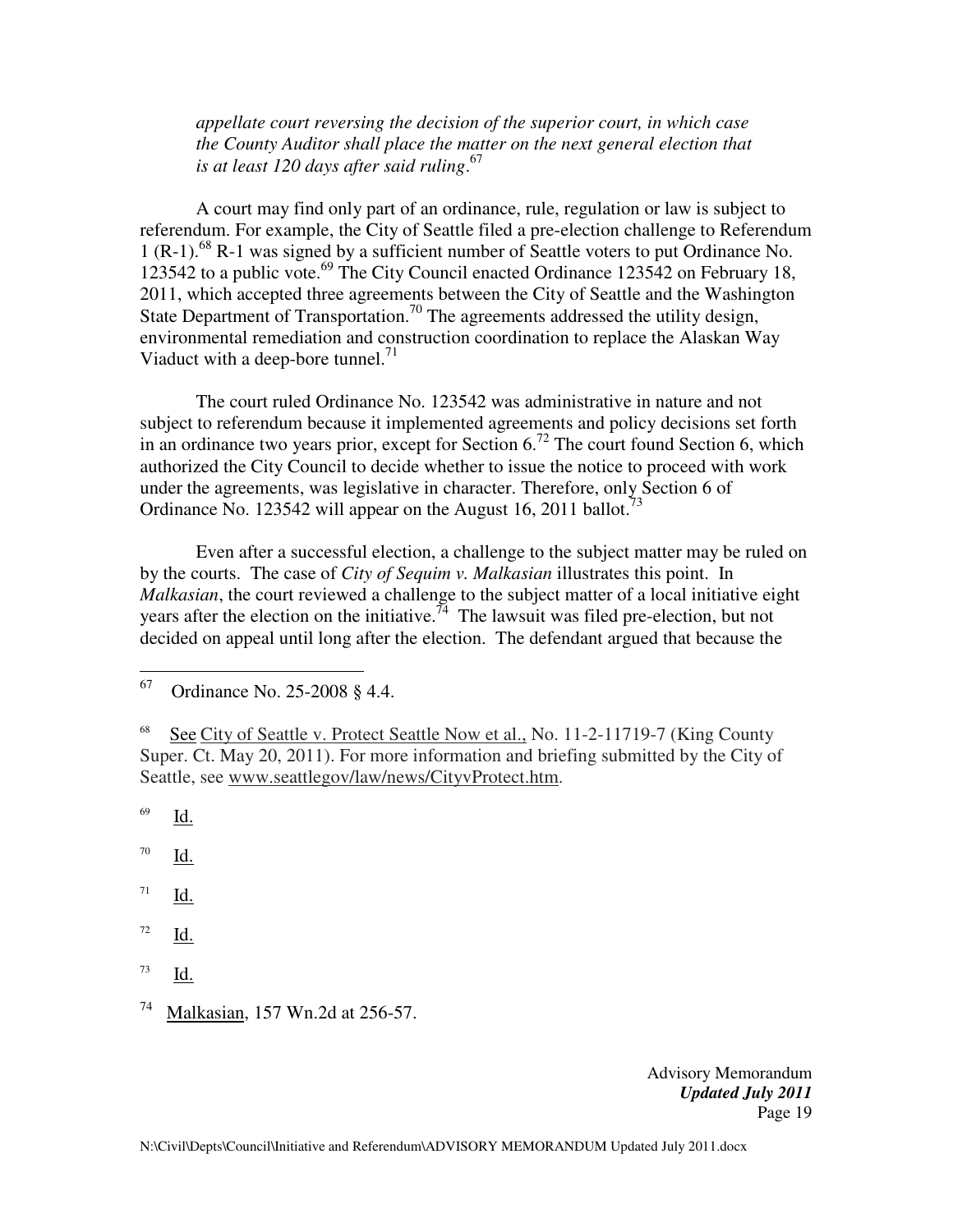voters had already approved the measure, the challenge was moot. The Supreme Court disagreed.

The court reasoned that whether a lawsuit is brought pre- or post-election, "the subject matter of the initiative is either proper for direct legislation or it is not."<sup>75</sup> The court held that the action was not moot because, while the court could not impose an injunction, it could impose other effective remedies, like invalidating the initiative. The court held that the subject matter of the initiative was beyond the scope of initiative power because the initiative conflicted with the state legislature's grant of power to the local governing body. The court thus invalidated the initiative.<sup>76</sup>

Whether or not a particular proposed initiative or referendum may be challenged pre-election or post-election must be examined on a case-by-case basis. The general rule for challenges to a county initiative's or referendum's subject matter is that the challenge may be filed prior to or soon after the election.

### 3. **Attorneys' Fees and Costs**

Parties to litigation over an initiative or referendum can normally expect to bear the cost of their attorneys' fees. Under the prevailing American Rule, parties bear the cost of their own attorneys' fees absent a contract, statute or equitable theory authorizing fee-shifting to another party.<sup>77</sup> No statute authorizes attorney's fees for challenges to proposed initiatives or referendum, and this type of dispute does not involve a contract.

Litigants have unsuccessfully attempted to recover their attorney's fees under equitable theories. In *City of Sequim v. Malkasian*, the petition's sponsor sought to recover attorneys' fees and costs under the equitable "common fund" theory.<sup>78</sup> The court held that the common fund doctrine did not apply to the litigation, and denied his request.

In *CLEAN v. City of Spokane*, intervenors in litigation regarding an initiative requested the court fashion "a new equitable doctrine" that would allow them to recover their attorneys' fees. The court declined the request.<sup>79</sup> And in *Pierce County v. State*, the

<sup>76</sup> Id. at 265-66.

 $77$  See id. at 271.

<sup>78</sup> See id. (discussing defendant Malkasian's request for attorneys' fees and costs).

<sup>79</sup> See CLEAN v. City of Spokane, 133 Wash.2d at 476.

<sup>75</sup> Id. at 260.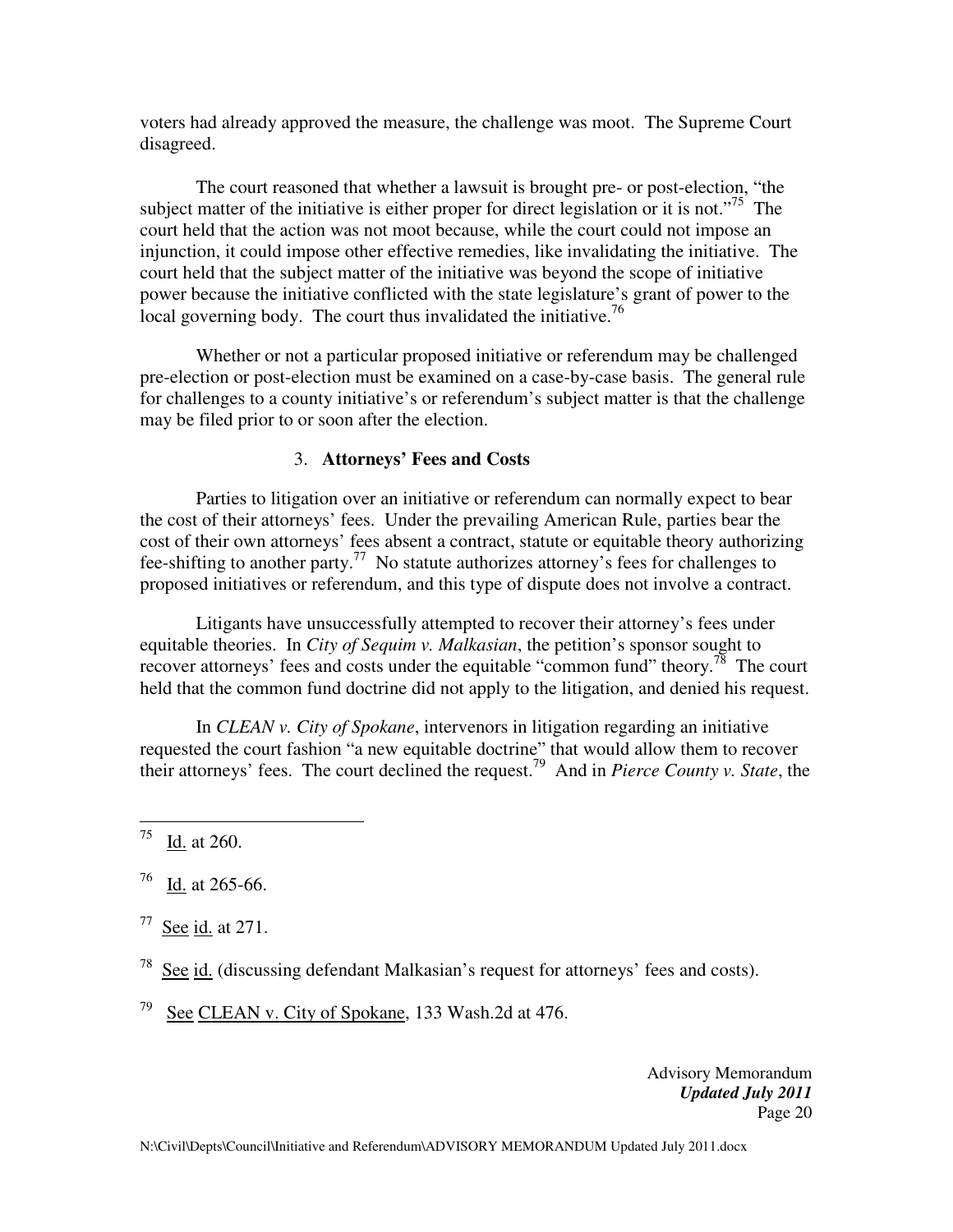court summarily held that parties to the case were not entitled to attorney's fees under the common fund doctrine.<sup>80</sup>

 Under current case law, litigants will not be able to recover their attorneys' fees for being parties to litigation challenging local initiatives and referenda, but may be able to recover their costs.

 $80\,$ See Pierce County v. State, 150 Wn.2d at 441-42.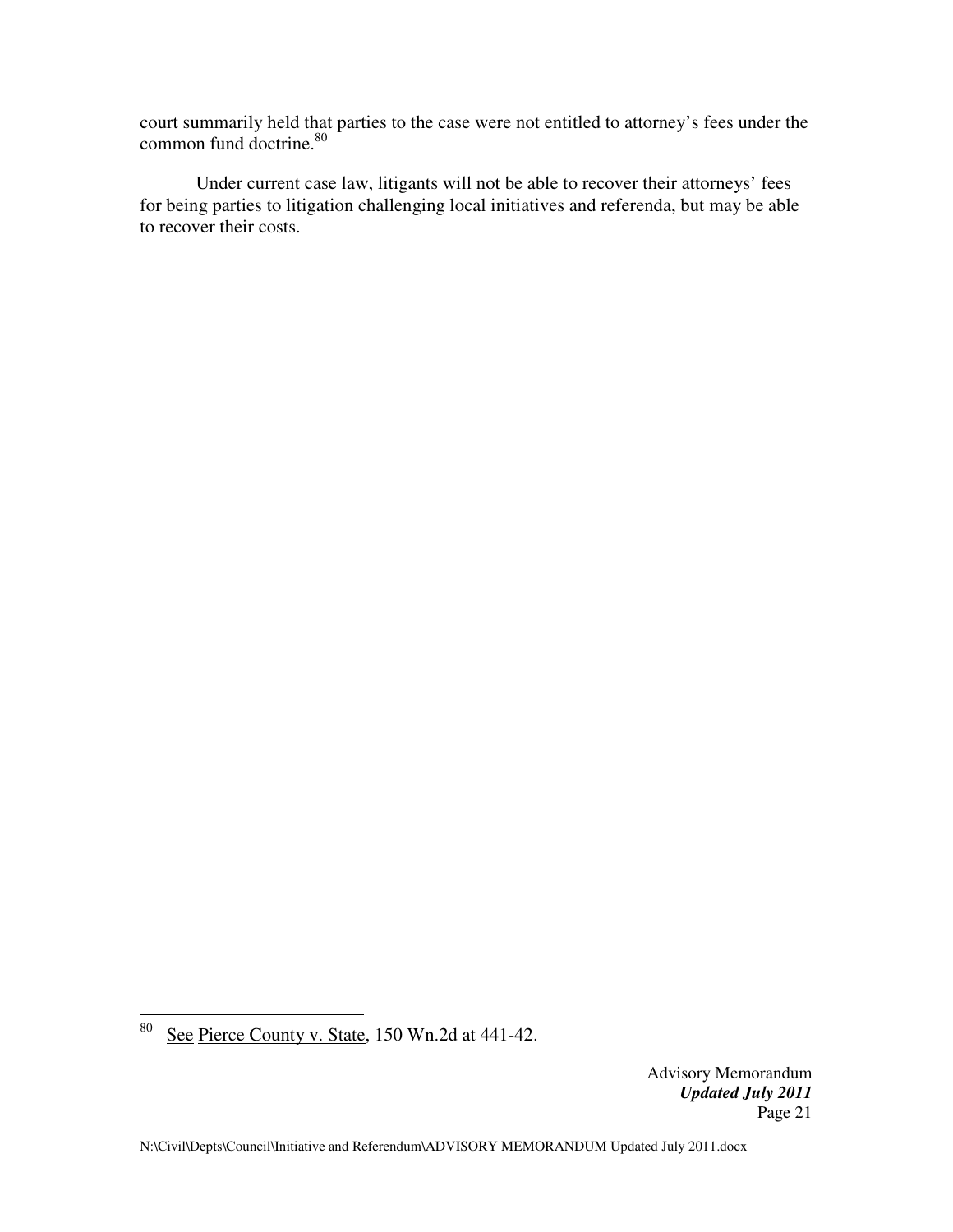### **IV. CONCLUSION**

 In sum, the powers of initiative and referendum are powerful tools, instrumental to county government. The powers are, however, limited, in the same manner that other legislative powers of the County are limited, namely, by state law.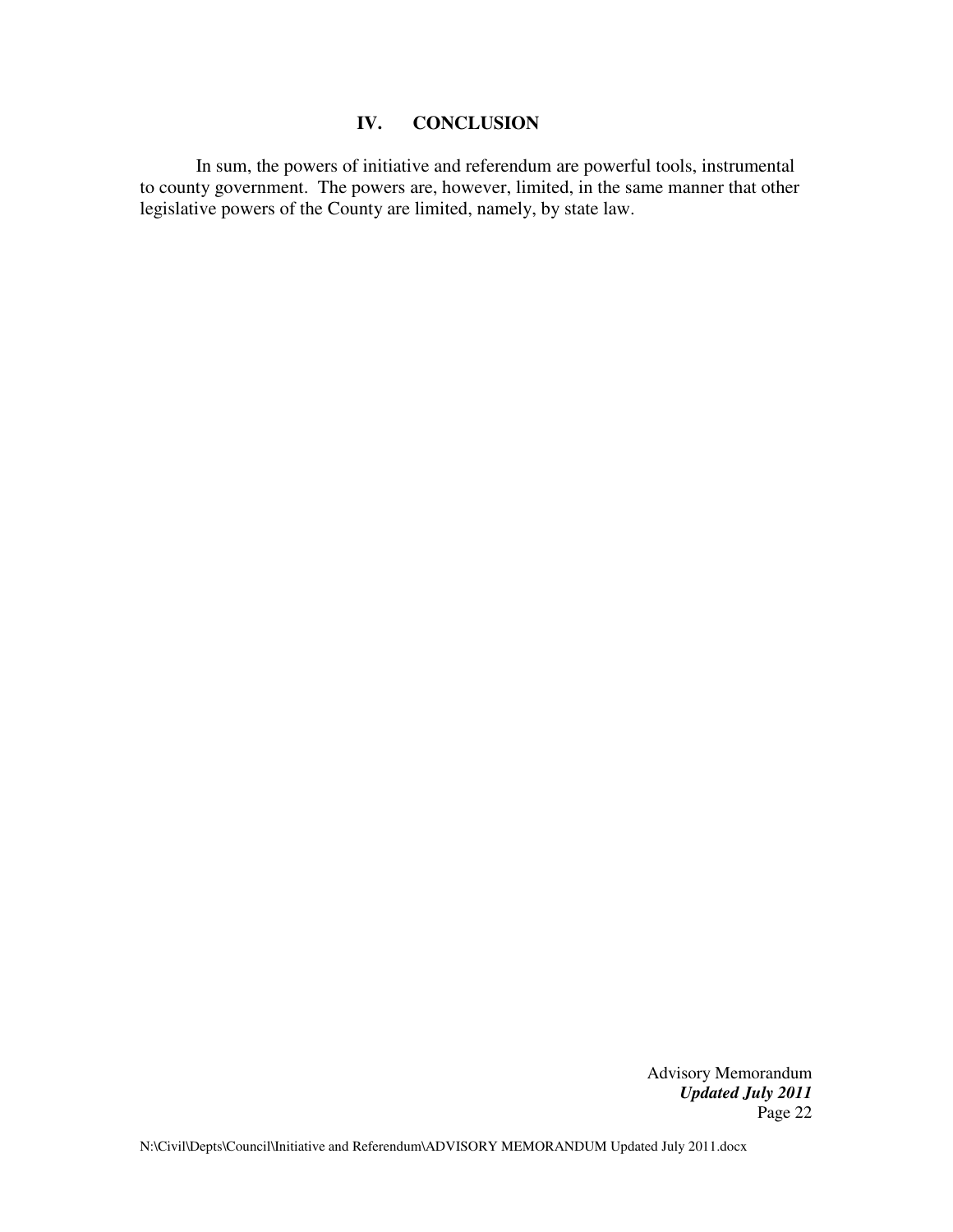## **APPENDIX A**

### **RECENT CASES**

*Cases decided by Washington's courts regarding an initiative or referendum within the last four years.* 

- 1. *City of Seattle v. Protect Seattle Now et al.*, No. 11-2-11719-7 (King County Super. Ct. May 20, 2011). Holding that Ordinance No. 123542 (regarding agreements to construct a deep-bore tunnel to replace the Alaskan Way Viaduct) is administrative in nature except for Section 6. Held that Section 6 was legislative in nature and therefore, subject to referendum and ordered to be placed on the August 16, 2011 ballot.
- 2. *City of Port Angeles v. Our Water Our Choice!,* 239 P.3d 589 (2010) Holding that initiatives attempting to interfere with and effectively reverse the implementation of Port Angeles's water fluoridation program are administrative in character. Does not address the issue of if the legislature vested the authority to operate the water system to the city legislative body as opposed to the city as a corporate whole or whether these initiatives are substantively invalid.
- 3. *Futurewise v. Reed*, 161 Wn.2d 407 (2007) Holding that, in regards to a state initiative, I-960, which proposed amending state statutes to require two-thirds legislative approval or voter approval for legislative action to raise taxes, and to require advisory votes on tax increases, the initiative was not subject to preelection review.
- 4. *1000 Friends of Washington v. McFarland*, 159 Wn.2d 165 (2007) Invalidating a referendum that sought to veto a set of ordinances that regulated critical areas and proposed amending the county zoning code, because the referendum conflicted with the State's policies under the Growth Management Act (GMA), and its grant of power to the local governing body under the GMA.
- 5. *City of Sequim v. Malkasian*, 157 Wn.2d 251 (2007) Holding that an initiative voted on and approved by county voters, which imposed additional requirements on revenue bonds issued by the city, was beyond the scope of the power of initiative; and even though the lawsuit continued after the election was held, the sponsor of the initiative was the proper named defendant in the lawsuit and was liable for his attorney's fees.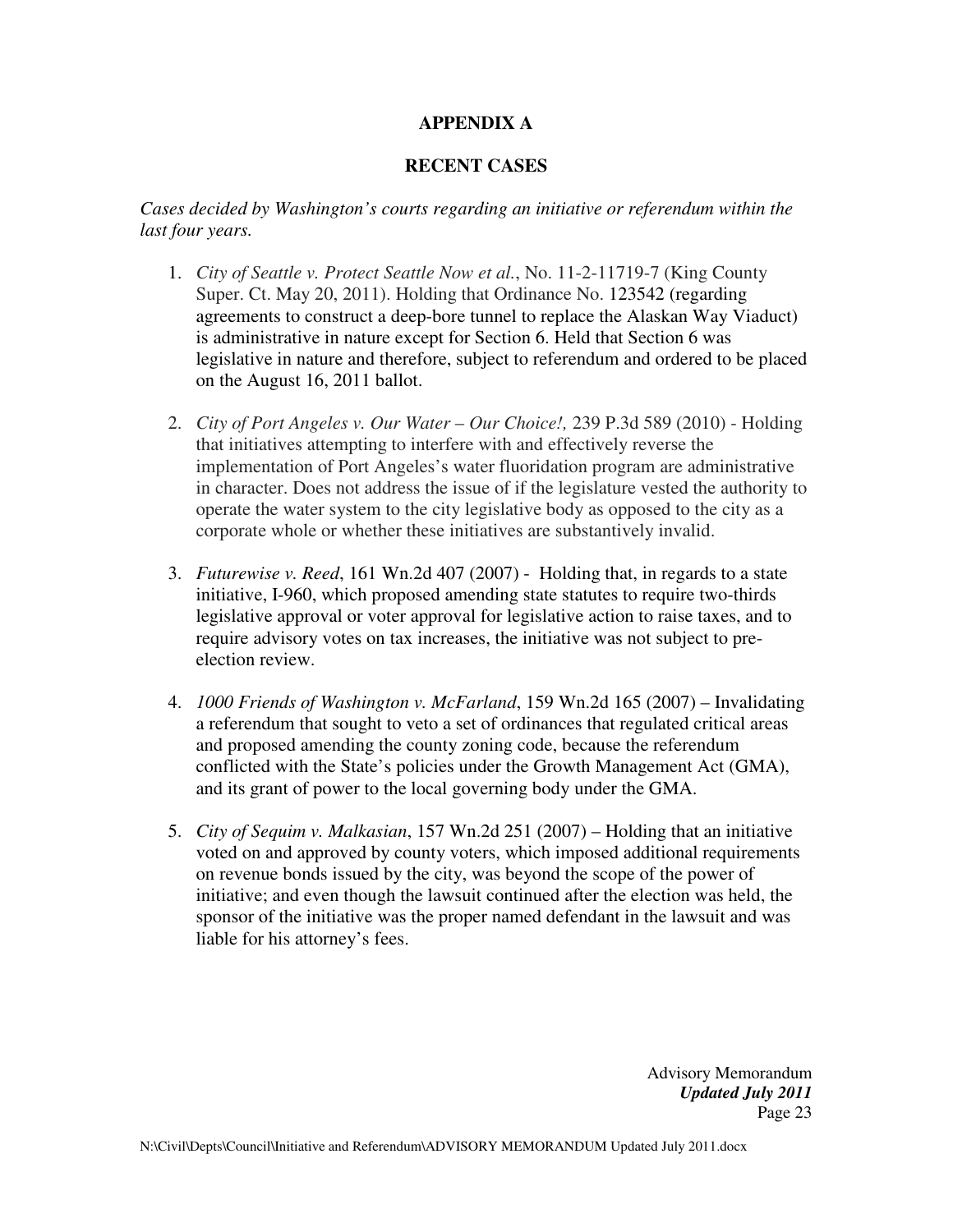#### **APPENDIX B**

#### **SPECIFIC GRANT OF POWER TO THE LOCAL LEGISLATIVE BODY**

*Below are examples of specific grants of power by the State legislature to a local legislative body, as similarly provided in Appendix J of the MRSC's "Initiative and Referendum Guide for Washington City and Charter Counties,"* Report No. 28 (Jan. 2006), *see supra n. 3.* 

Under RCW § 36.32.120, the legislature has granted specific powers to the legislative bodies of charter counties, including San Juan County. As of the writing of this Advisory Memorandum, those powers are:

- a. The erection and repairing of courthouses, jails, and other public buildings for use by the county;
- b. Layout, discontinue, or alter county roads and highways and do other necessary acts relating to them;
- c. License and fix rates for ferriage and grant grocery and other licenses authorized by law;
- d. Fix the amount of county taxes and to collect taxes;
- e. Allow accounts legally chargeable to the county and audit the accounts of county officers handling county money;
- f. The care and management county property, funds, and business, and prosecute and defend all actions for and against the county;
- g. Make and enforce police and sanitary regulations not in conflict with state law.
- h. Compound and release debts due to the county;
- i. Administer oaths or affirmations necessary to discharging county duties and commit for contempt witnesses refusing to testify; and
- j. Declare by ordinance what shall be deemed a nuisance by the county, and prevent, remove, and abate a nuisance, including levying special assessments to abate a nuisance.